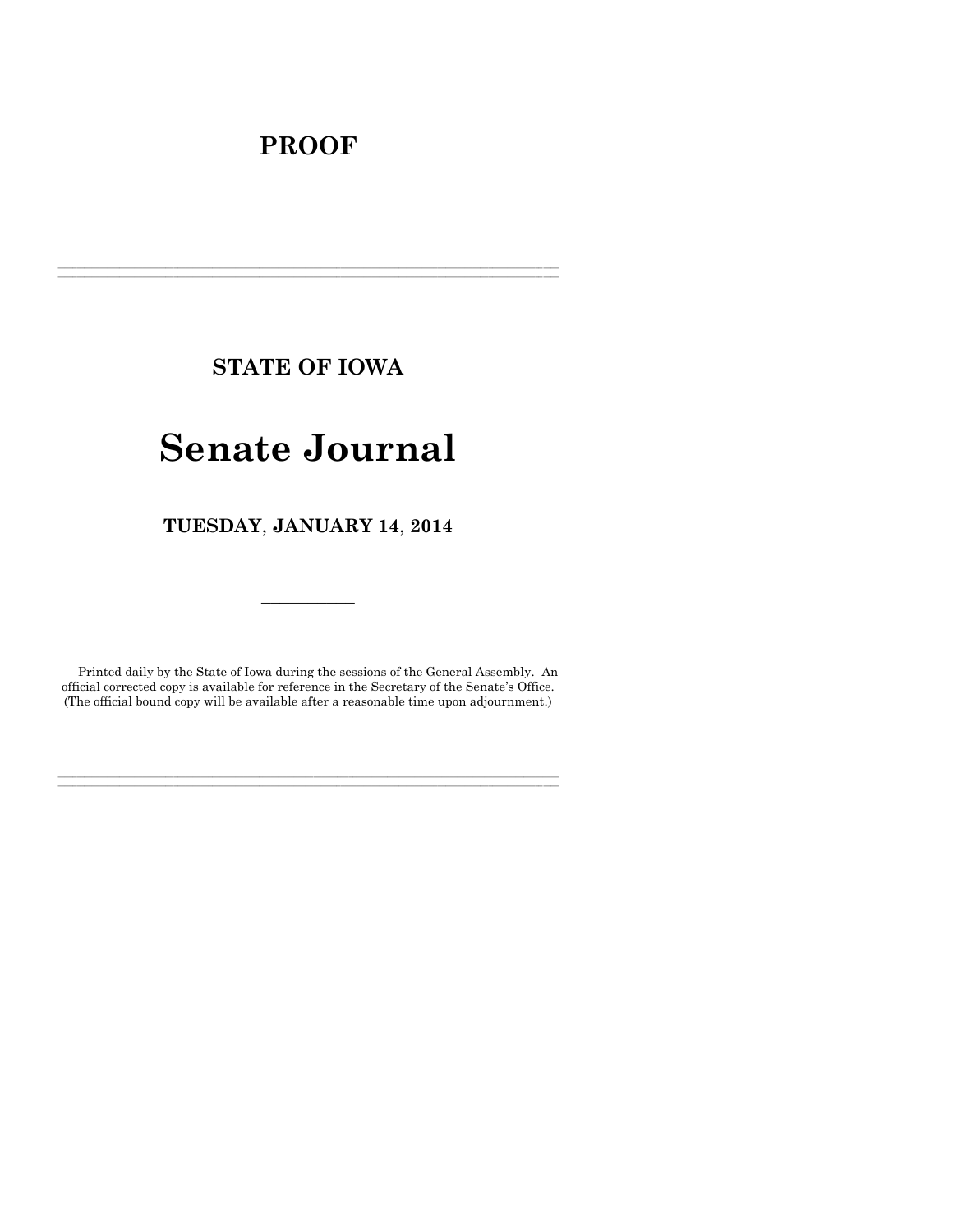# **JOURNAL OF THE SENATE**

 $\frac{1}{2}$ 

SECOND CALENDAR DAY SECOND SESSION DAY

Senate Chamber Des Moines, Iowa, Tuesday, January 14, 2014

The Senate met in regular session at 9:03 a.m., President Jochum presiding.

Prayer was offered by Deacon Greg Lievens of the Holy Family Parish in Reinbeck and Parkersburg, Iowa. He was the guest of Senator Dix.

# PLEDGE OF ALLEGIANCE

The Pledge of Allegiance was led by Senate Page Clare Barcus.

The Journal of Monday, January 13, 2014, was approved.

# HOUSE MESSAGES RECEIVED AND CONSIDERED

The following messages were received from the Chief Clerk of the House:

MADAM PRESIDENT: I am directed to inform your honorable body that the House has on January 13, 2014, **adopted** the following resolutions in which the concurrence of the Senate is asked:

**[House Concurrent Resolution 101](http://coolice.legis.iowa.gov/Cool-ICE/default.asp?Category=billinfo&Service=Billbook&frame=1&GA=85&hbill=HCR101)**, a concurrent resolution providing for a joint convention of the two houses of the 2014 session of the Eighty-fifth General Assembly to be held on Tuesday, January 14, 2014, at 10:00 a.m. for Governor Terry E. Branstad to deliver his condition of the state message.

Read first time and **placed on calendar**.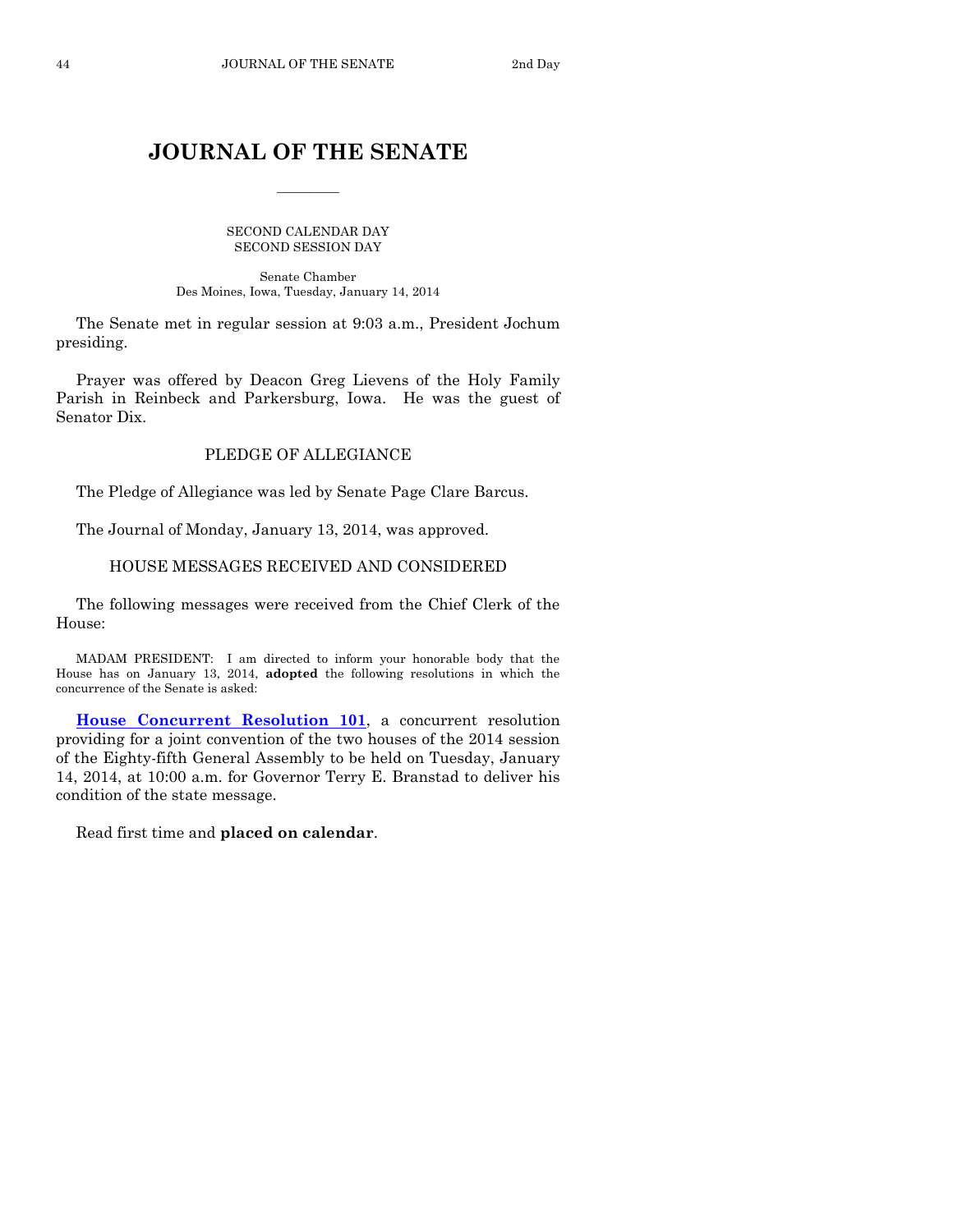**[House Concurrent Resolution 102](http://coolice.legis.iowa.gov/Cool-ICE/default.asp?Category=billinfo&Service=Billbook&frame=1&GA=85&hbill=HCR102)**, a concurrent resolution providing for a joint convention of the two houses of the 2014 session of the Eighty-fifth General Assembly to be held on Wednesday, January 15, 2014, at 10:00 a.m. for Chief Justice Mark S. Cady to present his message of the condition of the judicial branch.

Read first time and **placed on calendar**.

**[House Concurrent Resolution 103](http://coolice.legis.iowa.gov/Cool-ICE/default.asp?Category=billinfo&Service=Billbook&frame=1&GA=85&hbill=HCR103)**, a concurrent resolution to provide for a joint convention of the two houses of the 2014 session of the Eighty-fifth General Assembly to be held on Wednesday, February 5, 2014, at 10:00 a.m. for Major General Timothy Orr to present his message of the condition of the Iowa National Guard.

Read first time and **placed on calendar**.

# CONSIDERATION OF RESOLUTIONS (Regular Calendar)

Senator Gronstal asked and received unanimous consent to take up for consideration House Concurrent Resolutions 101, 102, and 103.

#### **[House Concurrent Resolution 101](http://coolice.legis.iowa.gov/Cool-ICE/default.asp?Category=billinfo&Service=Billbook&frame=1&GA=85&hbill=HCR101)**

On motion of Senator Gronstal, **House [Concurrent Resolution 101](http://coolice.legis.iowa.gov/Cool-ICE/default.asp?Category=billinfo&Service=Billbook&frame=1&GA=85&hbill=HCR101)**, a concurrent resolution providing for a joint convention of the two houses of the 2014 session of the Eighty-fifth General Assembly to be held on Tuesday, January 14, 2014, at 10:00 a.m. for Governor Terry E. Branstad to deliver his condition of the state message, was taken up for consideration.

Senator Gronstal moved the adoption of [House Concurrent](http://coolice.legis.iowa.gov/Cool-ICE/default.asp?Category=billinfo&Service=Billbook&frame=1&GA=85&hbill=HCR101)  [Resolution 101,](http://coolice.legis.iowa.gov/Cool-ICE/default.asp?Category=billinfo&Service=Billbook&frame=1&GA=85&hbill=HCR101) which motion prevailed by a voice vote.

#### **[House Concurrent Resolution 102](http://coolice.legis.iowa.gov/Cool-ICE/default.asp?Category=billinfo&Service=Billbook&frame=1&GA=85&hbill=HCR102)**

On motion of Senator Gronstal, **House [Concurrent Resolution 102](http://coolice.legis.iowa.gov/Cool-ICE/default.asp?Category=billinfo&Service=Billbook&frame=1&GA=85&hbill=HCR102)**, a concurrent resolution providing for a joint convention of the two houses of the 2014 session of the Eighty-fifth General Assembly to be held on Wednesday, January 15, 2014, at 10:00 a.m. for Chief Justice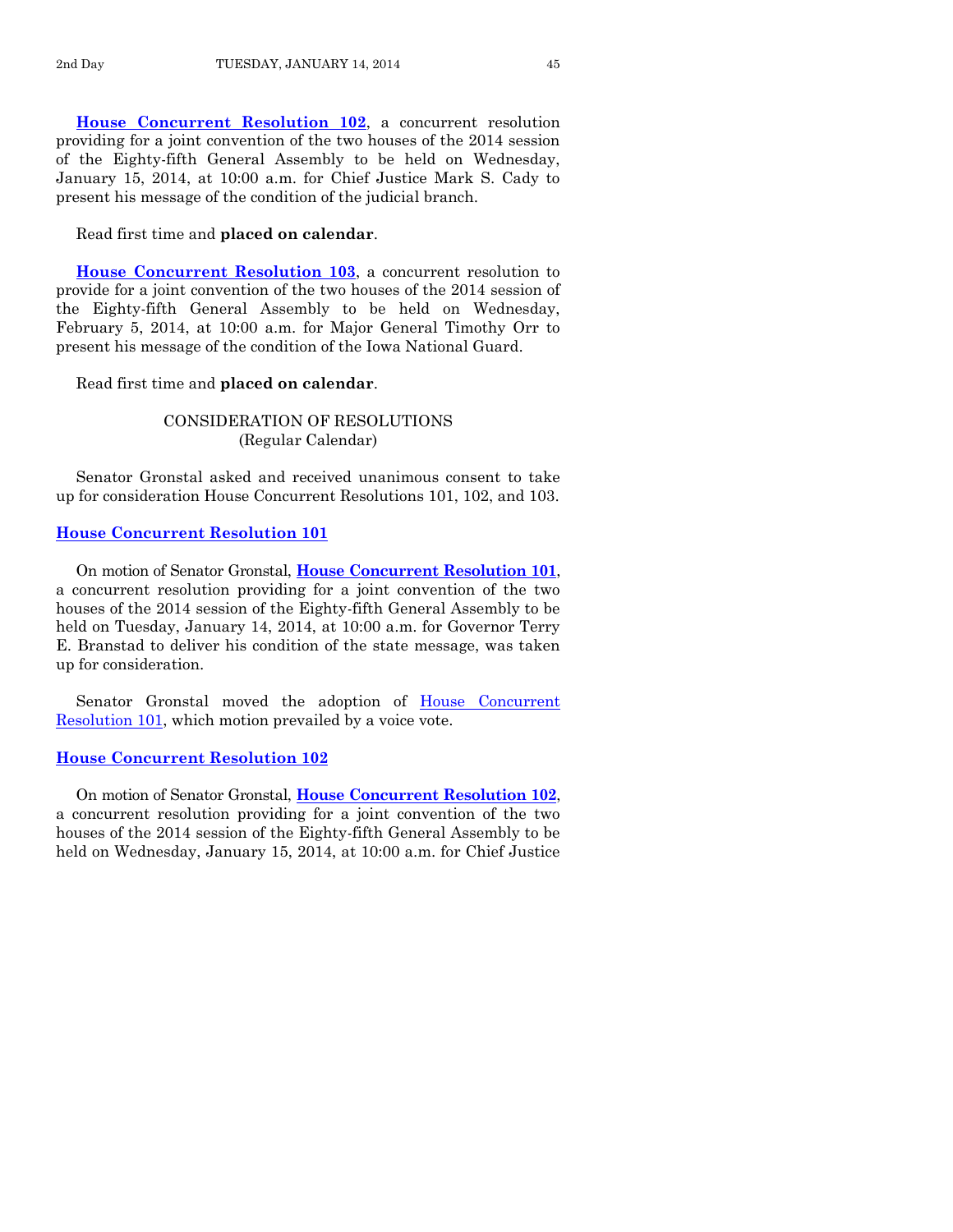Mark S. Cady to present his message of the condition of the judicial branch, was taken up for consideration.

Senator Gronstal moved the adoption of House Concurrent [Resolution 102,](http://coolice.legis.iowa.gov/Cool-ICE/default.asp?Category=billinfo&Service=Billbook&frame=1&GA=85&hbill=HCR102) which motion prevailed by a voice vote.

#### **[House Concurrent Resolution 103](http://coolice.legis.iowa.gov/Cool-ICE/default.asp?Category=billinfo&Service=Billbook&frame=1&GA=85&hbill=HCR103)**

On motion of Senator Gronstal, **[House Concurrent](http://coolice.legis.iowa.gov/Cool-ICE/default.asp?Category=billinfo&Service=Billbook&frame=1&GA=85&hbill=HCR103) Resolution 103**, a concurrent resolution to provide for a joint convention of the two houses of the 2014 session of the Eighty-fifth General Assembly to be held on Wednesday, February 5, 2014, at 10:00 a.m. for Major General Timothy Orr to present his message of the condition of the Iowa National Guard, was taken up for consideration.

Senator Gronstal moved the adoption of House Concurrent [Resolution 103,](http://coolice.legis.iowa.gov/Cool-ICE/default.asp?Category=billinfo&Service=Billbook&frame=1&GA=85&hbill=HCR103) which motion prevailed by a voice vote.

#### IMMEDIATELY MESSAGED

Senator Gronstal asked and received unanimous consent that **House Concurrent Resolutions 101**, **102**, and **103** be **immediately messaged** to the House.

The Senate stood at ease at 9:10 a.m. until the fall of the gavel for the purpose of party caucuses.

The Senate resumed session at 9:34 a.m., President Jochum presiding.

#### HOUSE MESSAGE RECEIVED

The following message was received from the Chief Clerk of the House:

MADAM PRESIDENT: I am directed to inform your honorable body that the House has on January 14, 2014, **adopted** the following resolution in which the concurrence of the House was asked:

**[Senate Concurrent Resolution 101](http://coolice.legis.iowa.gov/Cool-ICE/default.asp?Category=billinfo&Service=Billbook&frame=1&GA=85&hbill=SCR101)**, a concurrent resolution amending the joint rules of the Senate and House of Representatives relating to session timetable changes.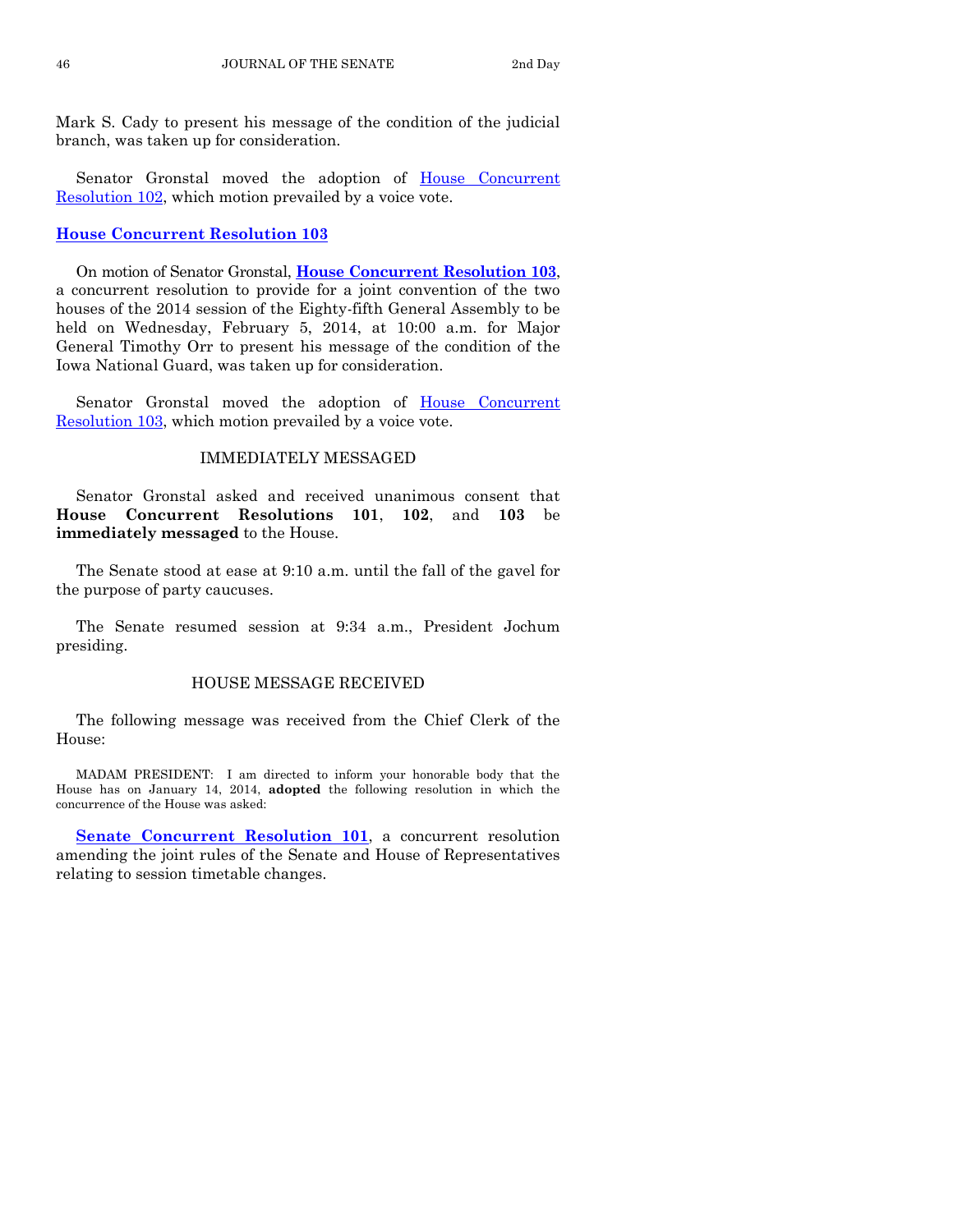# COMMITTEE FROM THE HOUSE

A committee from the House appeared and announced that the House was ready to receive the Senate in joint convention.

In accordance with [House Concurrent Resolution 101,](http://coolice.legis.iowa.gov/Cool-ICE/default.asp?Category=billinfo&Service=Billbook&frame=1&GA=85&hbill=HCR101) duly adopted, the Senate proceeded to the House chamber under the direction of the Secretary of the Senate and the Sergeant-at-Arms.

# JOINT CONVENTION

The joint convention convened at 9:45 a.m., President Jochum presiding.

Senator Gronstal moved that the roll call be dispensed with and that the President of the joint convention be authorized to declare a quorum present, which motion prevailed by a voice vote.

President Jochum declared a quorum present and the joint convention duly organized.

Senator Gronstal moved that a committee of six, three members from the Senate and three members from the House, be appointed to notify Governor Terry E. Branstad that the joint convention was ready to receive him.

The motion prevailed by a voice vote, and the Chair announced the appointment of Senators Beall, Ragan, and Boettger on the part of the Senate, and Representatives Cownie, Stanerson, and Dunkel on the part of the House.

Secretary of State Matt Schultz, Treasurer of State Mike Fitzgerald, Secretary of Agriculture Bill Northey, Auditor of State Mary Mosiman, and Attorney General Tom Miller were escorted into the House chamber.

The Chief Justice and the Justices of the Supreme Court and the Chief Judge and the Judges of the Court of Appeals were escorted into the House chamber.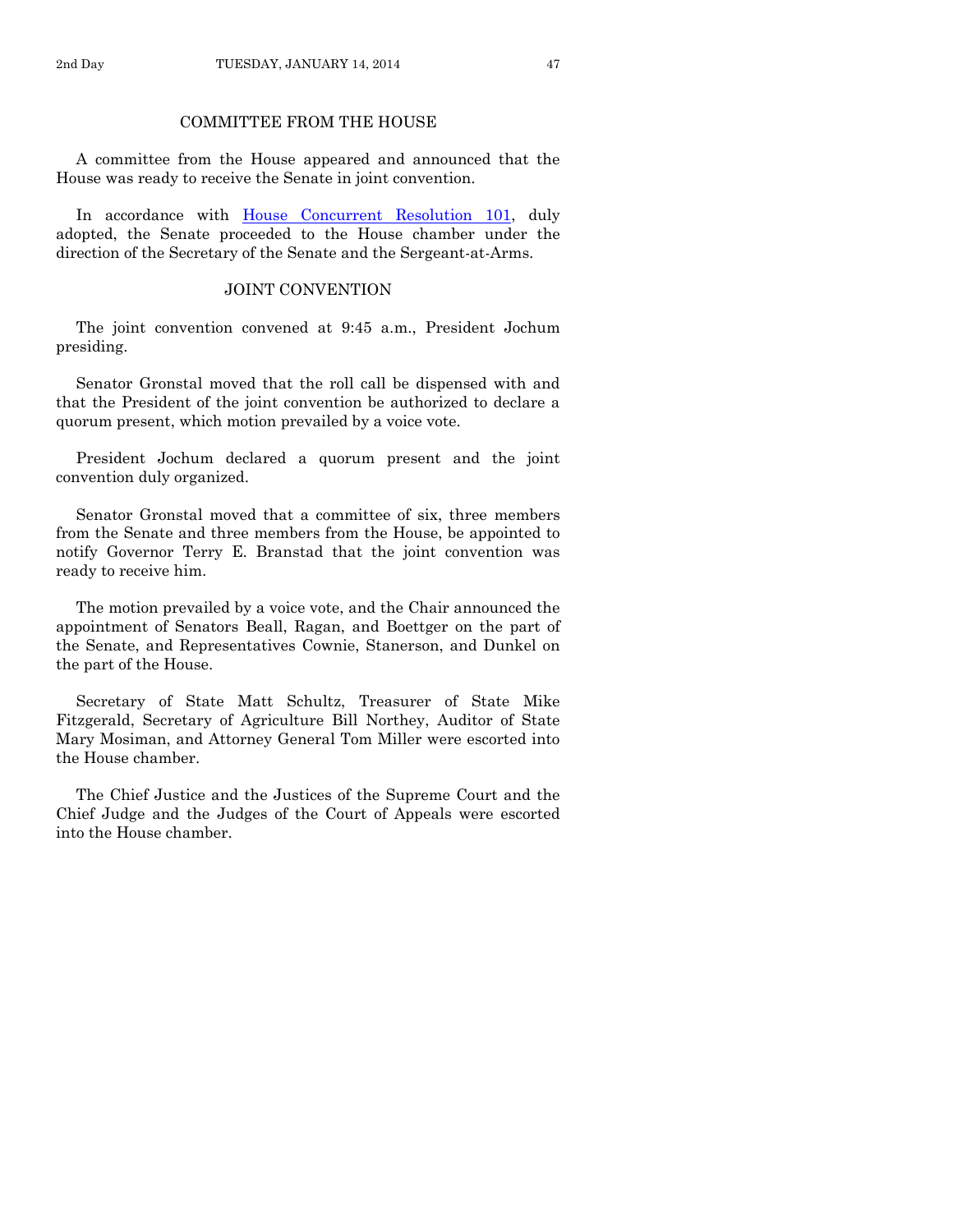Lieutenant Governor Kim Reynolds, her husband, and their daughter Jen Fagan were escorted into the House chamber.

Chris Branstad, the Governor's wife, and other family members, were escorted into the House chamber.

The committee waited upon Governor Terry E. Branstad and escorted him to the Speaker's station.

President Jochum presented Governor Terry E. Branstad, who delivered the following Condition of the State Address:

Madam Lieutenant Governor, Madam President, Mr. Speaker, Leaders, justices, judges, legislators, elected officials, distinguished guests, family, friends and fellow Iowans, good morning.

I offer a special welcome this morning to new Representatives Brian Meyer and Stan Gustafson and new Senator Julian Garrett. I look forward to working with you and all members of the General Assembly.

I stand here today honored to be serving as your Governor, humbled by the opportunity and eager to meet the challenges we face.

I am pleased to report on the condition of our state.

Over the past year, we have come together as families, as communities, as Iowans, putting our differences aside to move Iowa forward.

Because of our hard work last legislative session, Iowa's economy, educational system and health are moving forward.

Iowans have proved time and time again, when working with one another rather than against one another, we can overcome any challenge.

For example, the International Olympic Committee last year took action to eliminate wrestling from the Olympics.

More than 25,000 people joined us through an online petition to keep Olympic wrestling, the entire Iowa Congressional delegation joined us and more than 30 other governors came together joining me in a letter to the IOC to keep wrestling. And together, we kept wrestling in the Olympics and the Olympic dreams of Iowa wrestlers alive.

My friends, Iowa faces another challenge where we can come together again and rally around what is best for our state. The EPA has proposed reducing the level of biofuels outlined in the Renewable Fuels Standard (RFS).

If this rule is adopted, it would be a devastating setback to the agriculture sector of the Iowa economy.

The proposed rule comes at a time when our state continues to implement new pioneering policies encouraging growth and innovation in the renewable energy sector.

In a partnership with Iowa State University, we launched the "Fueling Our Future" program last October, which will bring Iowa to the forefront in the use of E30 fuel.

This new program is a reflection of the importance of further advancing the renewable fuels industry, and how the RFS is helping to create important Iowa jobs.

The RFS has led to a cleaner environment, opened the markets for Iowa corn and soybeans and reduced our nation's dependence on foreign oil. Thousands of Americans are coming together to support the RFS.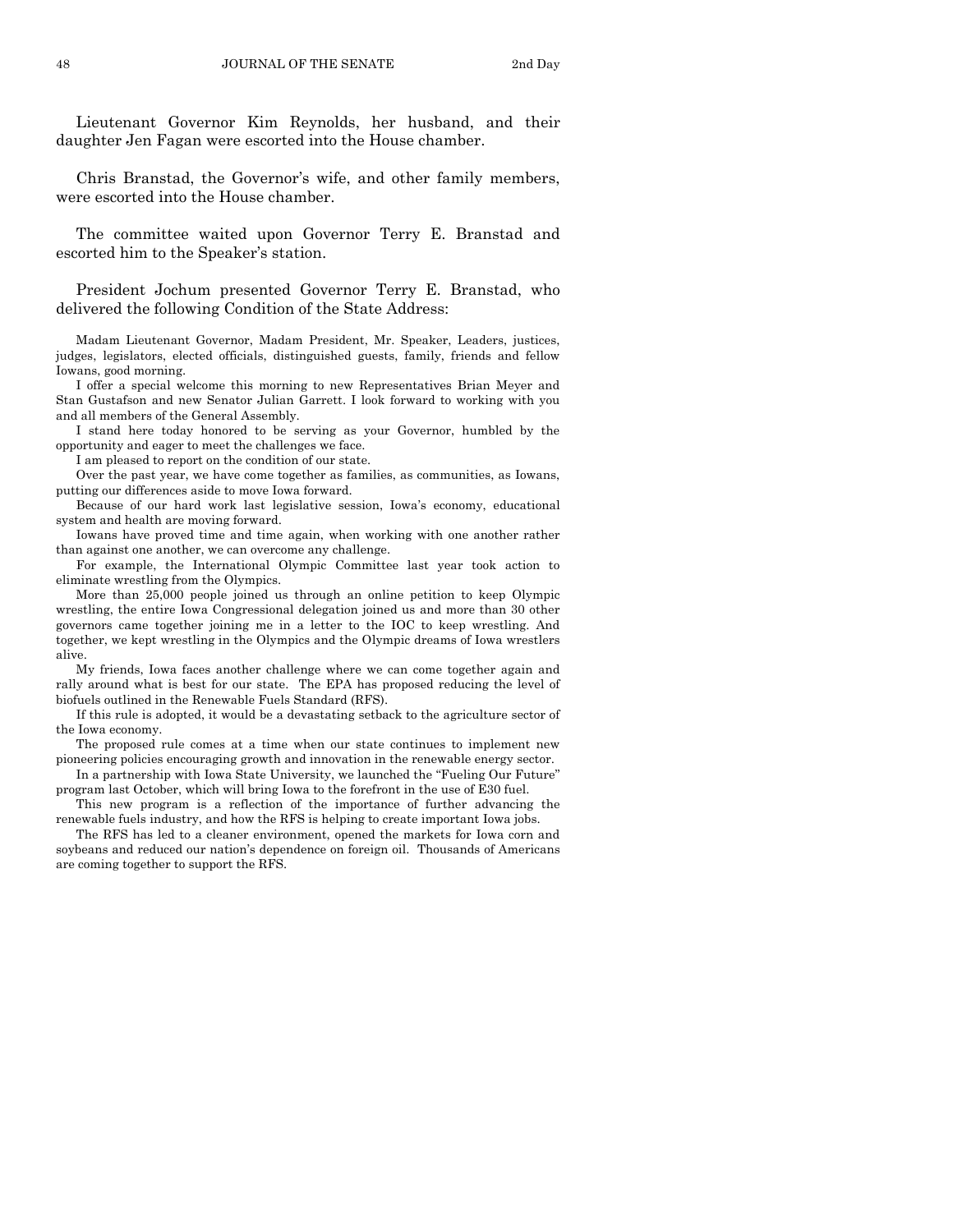Today, I call on the General Assembly, as its first order of business, in bipartisan fashion, to pass a resolution in support of maintaining a robust Renewable Fuels Standard.

Whether it is our sense of community that saved wrestling or collaboration in support of agriculture and renewable fuel, Iowans come together.

It is this sense of community and collaboration that defines us as Iowans. And it should again shape our approach to governing this year.

As we've demonstrated before, we should again attack our problems with the same common sense and seriousness as Iowans across our state:

-working hard,

-working together, and

- working to make things better than we found them.

To me, this is the Iowa Dream. That dream of opportunity and prosperity which can become a reality for every Iowan willing to work for it.

The seeds of that dream have been planted with our work over the past three years. But now we must cultivate that dream of opportunity  $-$  of a great job and a great place to raise a family – so that it can grow and flourish.

The simple truth is we Iowans are a people of faith, of tenacity who each year plant the seeds of our livelihood with the devout belief that with hard work and the grace of God we will reap a bountiful harvest.

Today it is my duty and honor to report to you on the condition of our state. And I am here to tell you, with great pride: the State of Iowa is working.

With more Iowans going to work each and every day, the current unemployment rate stands at 4.4 percent: Iowa is working and our citizens are working toward their Iowa Dream.

With personal incomes growing: Iowa is working.

With schools and students improving their performance and their standing compared to other states around the nation: Iowa is working.

The Federal government has been paralyzed by partisanship leading to cliffs, ceilings, sequesters and shutdown, Iowa leaders have done the opposite; we have come together to work on behalf of Iowans.

We put aside our political differences, to achieve common sense compromise in cutting taxes, improving education and modernizing health care in our state: All evidence that Iowa is working.

Three years ago, like many other states, Iowa faced serious budget challenges. The path to prosperity was grim. Yet the charge to us was clear: restore predictability and stability to the state to get our fiscal house in order.

Working together, we have done just that.

We have passed two biennial budgets that restore predictability to the state budget. These are budgets that hard-working Iowa taxpayers can depend on, budgets that work for Iowans by prioritizing education, economic development and job training.

Today, Iowa's rainy day and economic emergency funds are full and we are fortunate to have a healthy budget surplus. Iowa is working.

We have taken a similar common sense approach to health care in our state by working to improve the health of Iowans, bringing more doctors to Iowa and providing better care for low-income Iowans.

Since announcing the Healthiest State Initiative, Iowa has improved from 19th to 9th in Well-Being.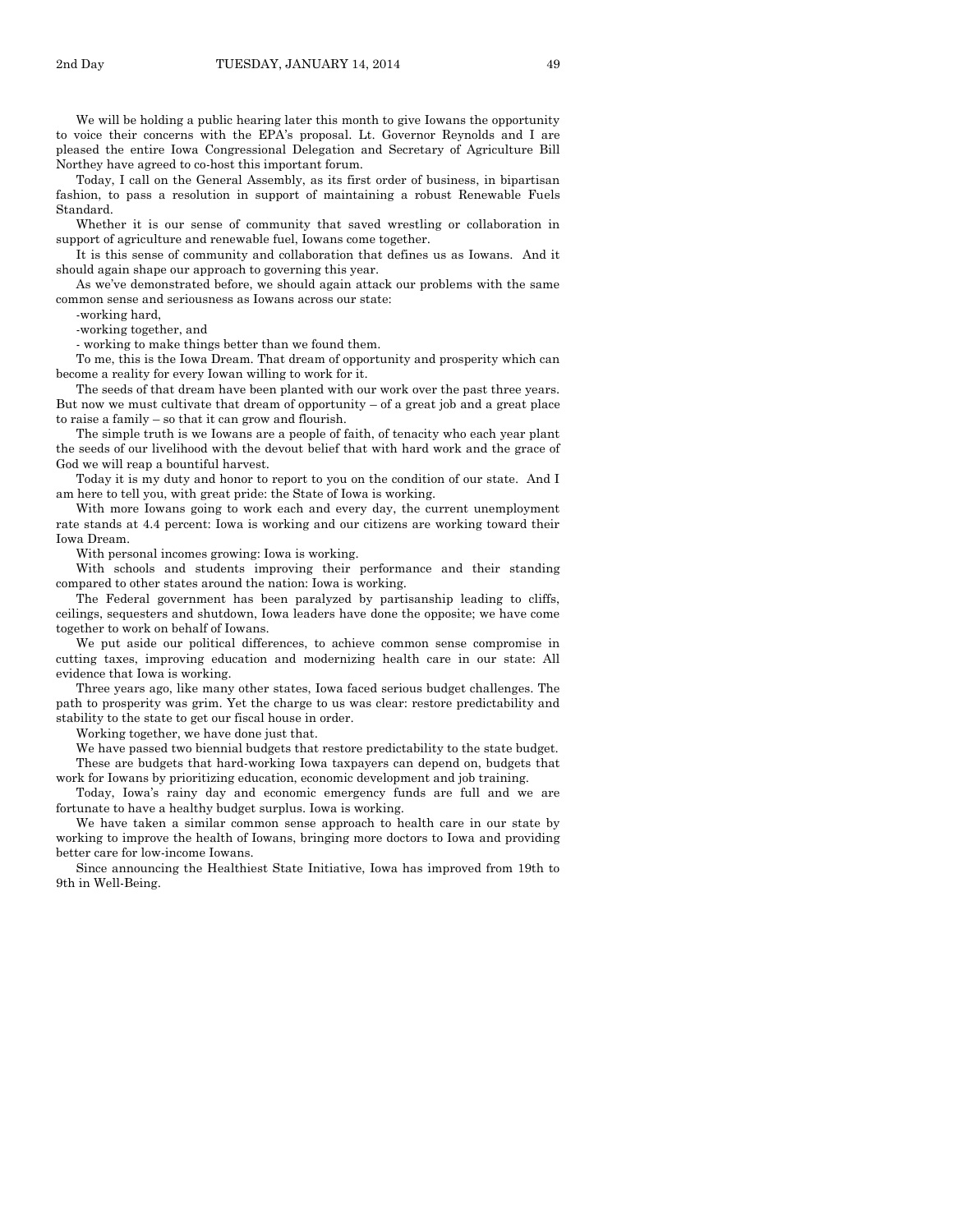During this address last year, students from Des Moines University (DMU) joined us in seeking increased support for a public-private partnership that would encourage more doctors to move to rural Iowa.

Today, the private sector, rural communities and the state are coming together to ensure more doctors will be coming to underserved communities.

These students will benefit from this partnership and our state will benefit from their commitment. As doctors they will work to improve the health of our citizens and as valuable members of rural Iowa their work will help bring jobs to our communities.

Thank you, DMU students, for joining us again this year.

The Iowa Health and Wellness Plan is now in place. Thousands of Iowans are now receiving more than just access, they are getting health care designed to get them healthier.

The Iowa Health and Wellness Plan is using health risk assessments and physicals to empower Iowans to take ownership of their own health. On top of that, more Iowans are receiving private insurance than ever before.

Iowans living longer, healthier lives will improve the health of our state, our economy and our families.

We may not have always agreed on the path to these policies, but we can all resoundingly agree on this: Our plan was designed by Iowans, not out of touch bureaucrats in Washington, DC., and it is going to make Iowans healthier. Iowa is working.

Three years ago, more than 100,000 Iowans were out of work. Jobs were hard to come by and investment in our state was inadequate.

We refocused our economic development efforts by changing our approach. Together, we created the Iowa Partnership for Economic Progress.

This public-private partnership is reaping dividends for our economy with more investments and more jobs for Iowans.

In the last three years, Iowa has seen 7.5 billion dollars in new capital investment, and I am pleased to report that since taking office, over 130,000 new jobs have been created in this state.

Perhaps the best example of our state's turnaround and of our policies working for middle-class families is seen in Lee County, which had the highest unemployment rate in the state when I took office in 2011.

Iowans in Lee County are getting back to work, thanks in part to the largest onshore purchase of wind turbines in history and a multi-billion dollar, world-class fertilizer plant bringing much needed jobs and investment to the area.

Thanks to these projects, unemployment in Lee County has dropped by 40 percent, and many southeast Iowans are back to work!

To help Iowans keep more of their hard-earned money, and to help employers invest and grow in Iowa, you passed and I signed into law the largest property tax cut in Iowa history!

This historic measure will provide more than 4.4 billion dollars in tax relief, slashing taxes for middle class families and encouraging businesses to grow.

Middle class families are working hard every day to achieve their version of the Iowa dream and providing this much needed tax relief will help them achieve it.

Improving education in our state is imperative to improving our jobs outlook, our economic outlook and the outlook for the Iowa Dream itself.

Together, we have taken steps to help keep our best teachers in classrooms, increase school choice and better equip our students for college and the workforce. We have begun to reform Iowa's education system, and we can expect Iowa schools to pull away from the middle of the pack and reclaim preeminence in student achievement as measured against the rest of the United States.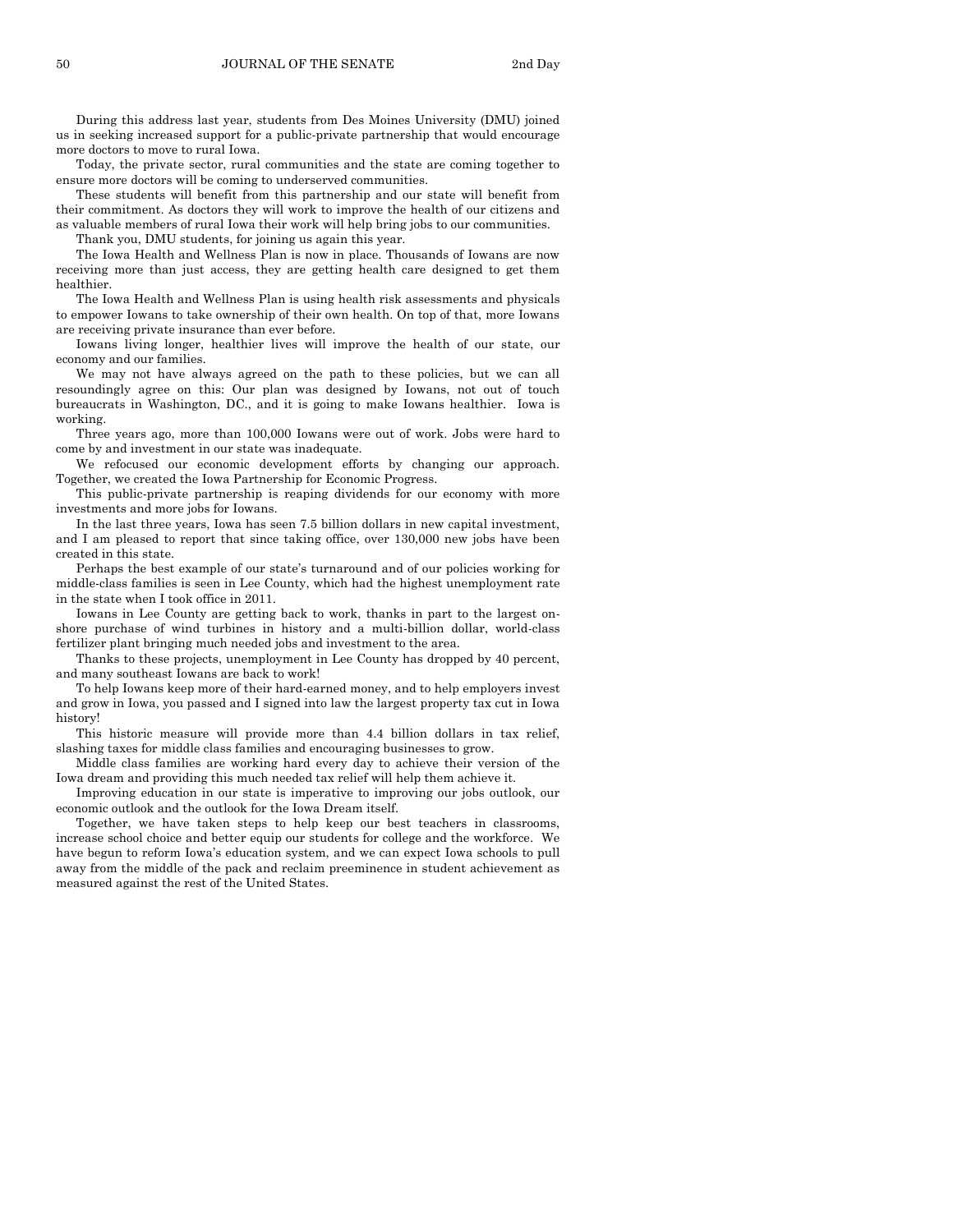The demands of both college and the workforce have changed.

In the 21st century, the skills needed to succeed and compete globally include science, technology, engineering and math. Through the STEM advisory council led by Lt. Governor Kim Reynolds and Vermeer CEO, Mary Andringa, about 60,000 additional students are expected to have access to innovative STEM-focused opportunities this school year.

Today, students across Iowa are learning to build robots and solve complex math problems, preparing them for the jobs of tomorrow. In the gallery are students from Des Moines East High School and Greenwood Elementary School. Please join me in welcoming them to their Capitol.

We have worked together and invested in students, teachers and schools.

We have worked together and invested in the health and well-being of our state.

We have worked together and invested in middle-class families, main street businesses and our communities.

I am proud of what we have been able to accomplish working together. The results of our work will have a positive impact in the lives of many Iowans.

However, there is still much more work to be done. Together, let's make this another successful and productive session.

This year, let's continue to work to overcome the obstacles that stand in the way of our citizens as they seek the Iowa Dream.

Skyrocketing college costs have made reaching the Iowa Dream unattainable for too many. Those who do pursue higher education are often strapped with massive amounts of student debt that they spend decades paying off.

We've taken steps to ease this burden. Last year, we provided historic financial support for our community colleges.

We increased the Iowa Tuition Grant for those who attend private colleges. We provided targeted support for high achievers entering the teaching profession, and providing rural health care.

And last year, the budget that you passed, and I signed, provided Regent universities with the necessary resources to freeze tuition for the first time in 30 years.

This year, my budget proposes another investment in key tuition assistance programs so we can continue the fight against escalating student debt.

This year, I am submitting a budget to once again freeze tuition for Iowa students at Regent institutions.

We need to reinforce with our students that if they borrow, they need to borrow only enough to pay the bills. The University of Northern Iowa is requiring all students receiving loans to participate in financial literacy programs.

And it is working!

Last year, student debt at the University of Northern Iowa decreased by eight percent!

Today, I am calling on members of the Iowa Legislature to join me in working to reduce costs to make college affordable and reduce the amount of debt incurred by Iowa students and their families.

What if more students could earn while they learn? Apprenticeships allow just that opportunity by providing focused and streamlined training.

One of the positive outgrowths of the historic capital investments made throughout our state is increased demand for jobs. Apprenticeship programs allow us to quickly and effectively train workers to meet this demand.

The budget I propose to you today triples support for apprenticeship programs. These programs strengthen our middle class, our businesses and our economy. Together we can further build the pipeline of skilled workers. Together we can ensure our workers have the skills they need to fill the jobs they want.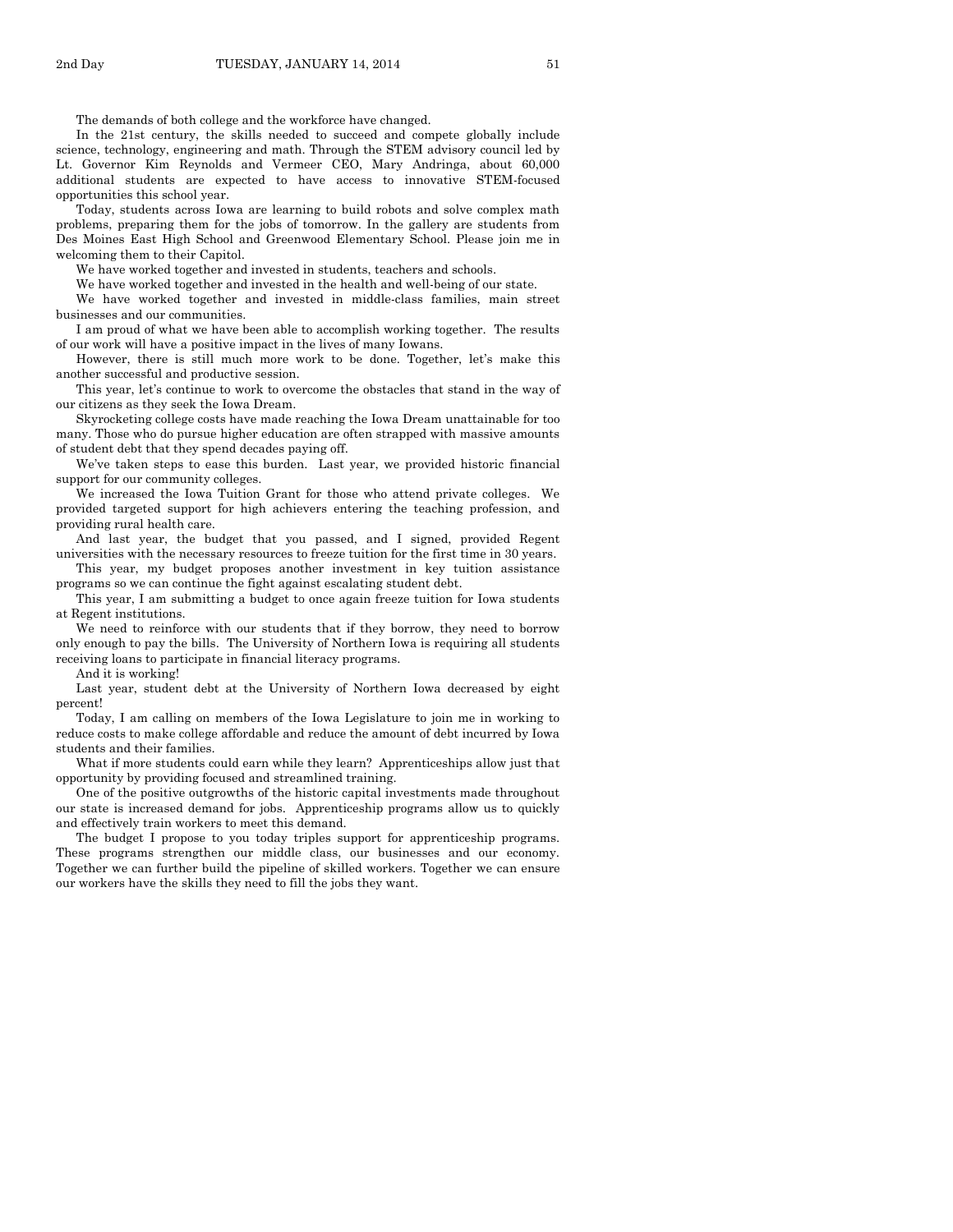But we need to do more if Iowa is going to remain a national and global competitor. This means we need to be connected. Iowans are now interacting differently.

Interacting differently with businesses, with their government and with each other.

Through technology, we can connect our dreams to reality. Technology will improve educational instruction and make new resources available for our students. It can connect businesses to new customers and new markets. It can connect you to your dream job.

Technology connects the entrepreneur without a dime in her pocket to the billion dollar idea in her dreams.

We've had great success in Iowa in the tech sector. We are home to data centers with household names like Google, Microsoft, and Facebook. We have thriving tech startup communities in Des Moines, Cedar Rapids, Iowa City, and elsewhere, all with entrepreneurs looking to create the next Dwolla, Pinterest or WebFilings.

Cedar Falls has become a Gigabit City, and three Iowa communities have distinguished themselves as Connected Communities. Yet as a state, we need to do better.

In September, I announced our initiative to Connect Every Iowan, with the goal of making Iowa the Most Connected State in the Midwest. I charged the STEM Advisory Council's Broadband Committee with developing recommendations for our consideration.

Today, I propose The Connect Every Iowan Act, with incentives to encourage access, adoption and use of broadband technology by businesses and individuals.

My plan includes programs that will train workers for 21st century careers in information and communications technology.

My plan also calls for moving to ICN 2.0, repurposing the Iowa Communications Network so it can partner with the private sector to provide connectivity in underserved areas of our state.

Together, we can use broadband technology to grow the Iowa Dream throughout our state, especially in rural areas. As our connection speeds increase, so does the pace of our economic progress, so does our ability to grow jobs, and so does our ability to turn the Iowa Dream into reality.

To keep the Iowa Dream alive, we must keep rural Iowa vibrant and working. As I visit communities throughout our state during my annual 99 county tour, this vibrancy is seen, felt and heard.

From the enjoyment experienced at Watermelon Day in Stanhope, the Bell Tower Festival in Jefferson, and at the Swamp-Fox Festival in Marion. To the early morning farmers markets, and the Rotary Clubs at Noon, day-to-day life reflects our shared Iowa values.

Yet, some of the schools and public buildings which used to be the source of that pride are now empty shells dotting the landscapes of our communities. Once filled with the hustle and bustle of schoolchildren and their teachers, these are more than just abandoned buildings. They hold a part of our childhood. They hold a part of us.

Instead of letting these treasures stand empty, let's turn them into the economic centers of our communities. Let's once again make them part of our daily lives.

We will submit legislation to provide tax incentives to repurpose abandoned schools and public buildings.

Let's turn what used to be our centers of education into centers of commerce. Let's repurpose the crumbling structures with renewed investment, and reinforce the foundation with new jobs.

As we repurpose our schools of yesterday, let's also refocus on our students of today. Sadly, for some children in Iowa, the bully they face makes every day feel more like

a nightmare.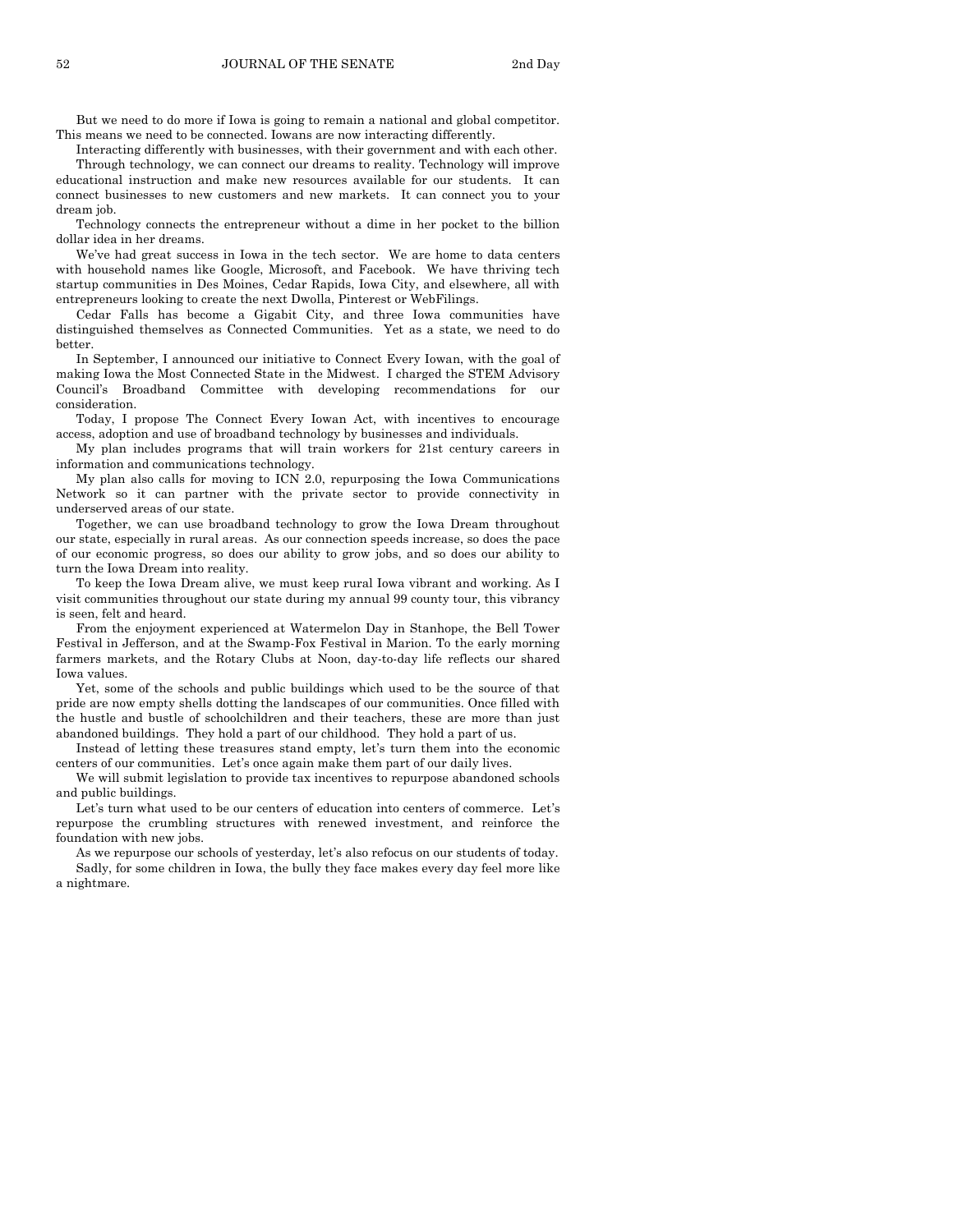As they consider whether they can continue to take abuse from the bully, they don't know where to turn. Even if they turn to school officials, our laws have tied their hands.

Imagine being that child.

Imagine being unable to escape, as the bully relentlessly pursues them online, in a form accessible 24/7. Imagine how bleak it must be. Imagine how lonely it must feel.

This session, we can let our children know they are not alone. I call on both houses and both parties to support the Bully Free Iowa Act of 2014.

We can take action to empower students and their parents.

We can untie the hands of schools to allow them to better address cyberbullying.

And we can get educators the training they need to respond effectively to bullying.

As we take action to protect our children from bullies, let us also commit to honoring and better serving the men and women that protect our liberties and rights every day.

This session, the centerpiece of my agenda is Home Base Iowa. It is a bipartisan jobs plan focusing on recruiting service members to Iowa and matching them with good, high paying careers.

Here today in the gallery we are joined by members of the Iowa National Guard and veterans organizations. They have served our country and our state with dignity and honor.

Please join me in thanking them for their service.

Theodore Roosevelt once said, "A man who is good enough to shed his blood for his country is good enough to be given a square deal afterwards."

In November, I announced the Home Base Iowa initiative to recruit veterans to Iowa, because I believe Iowa can offer our nation's veterans something even greater than a square deal. We can offer them a better opportunity to live the Iowa Dream. We can give them the best life America has to offer.

Joining me in this endeavor are two men who have served their country, two men who share my uncompromising passion for honoring our veterans.

Please join me in recognizing the Co-Chairs of Home Base Iowa, Congressman Leonard Boswell, and Bob Myers, CEO of Casey's General Stores. Thank you both for your continued service.

We want our veterans to know that in Iowa, if you dream it – you can achieve it. In Iowa, you can find a home you can afford.

In Iowa, you can find a good paying job. In Iowa, you can send your kids to a good school and they can play in a safe neighborhood.

And in Iowa, we honor our veterans – not only with words and ceremonies; but with action.

Today, I call on the legislature to pass the Home Base Iowa Act. Join me in telling veterans that we will no longer tax their military pensions.

Let's increase support for the Military Homeownership Assistance Program, which provides up to \$5,000 in down payment or closing cost assistance.

Let's give veterans credit for their military training and experience as they pursue occupational licensure in our state.

And let's make Iowa the destination for veterans to continue their education. Already, the University of Iowa has been named the 6th best university for veterans by U.S. News and World Report. But we can do even better.

I will be asking the State Board of Education to join the Regents institutions by passing rules giving veterans, their spouses, and their dependents automatic in-state tuition at our community colleges.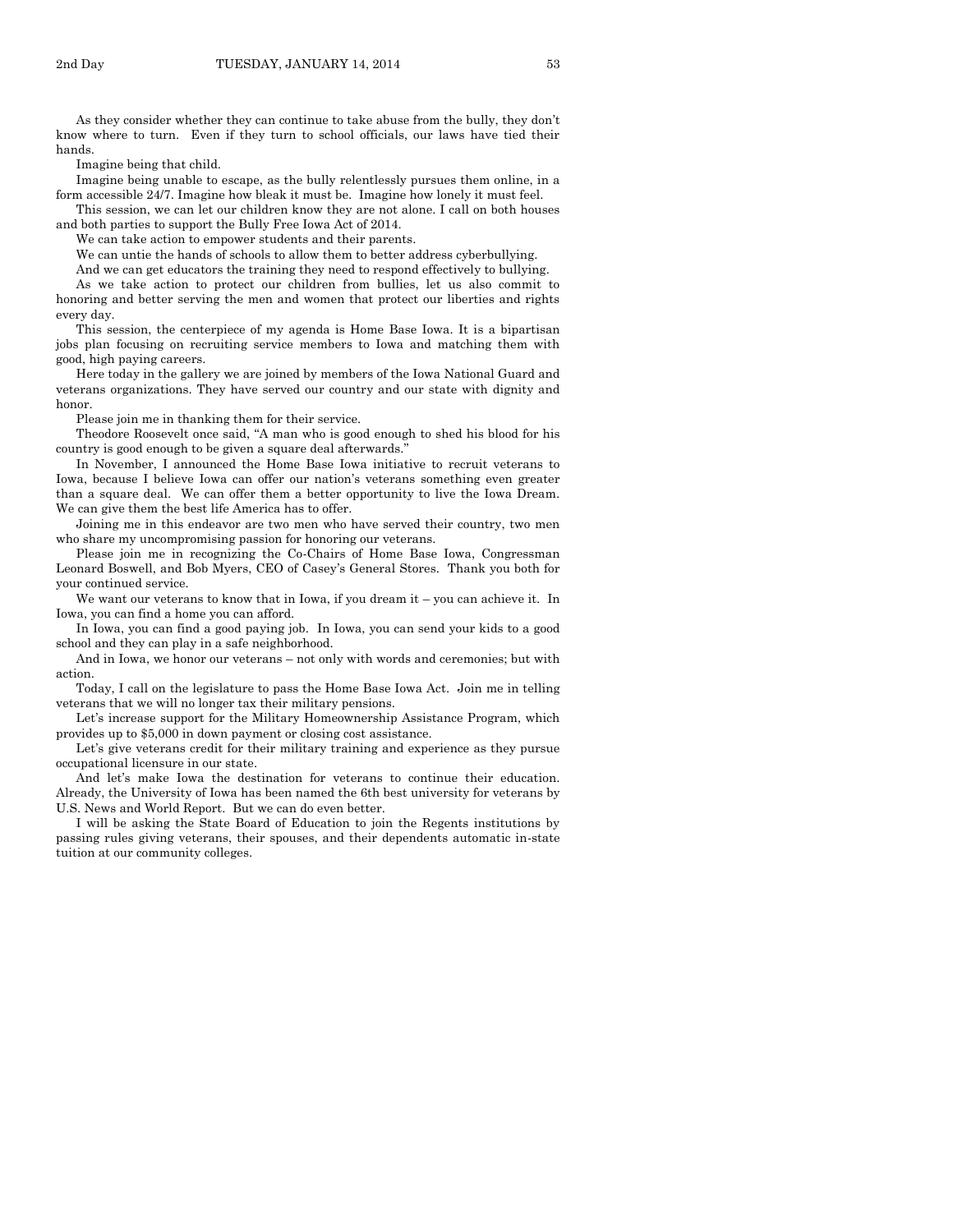I will also be convening stakeholders from the Regents, community colleges, and private colleges to develop consistent policies to provide veterans academic credit for their military training and experience.

Our veterans have risked their lives defending our freedom. To show our gratitude, let's make Iowa the leader in respect, support and opportunity for veterans.

Ladies and gentlemen, Iowa is working.

Our state is open to new ideas, open to honest dialogue and open to more business. Iowa is working.

Our efforts are making a difference in the lives of everyday families as they pursue their Iowa dreams.

Our schools are getting better, our communities are coming together and our government is working. But that success tells me that we have an even greater opportunity.

An opportunity to build upon what is great about our state and our people, so that we are competitive now, and in the future.

With those significant accomplishments passed, the opportunity to do even more is at hand.

Iowa is working. The Iowa dream is here to be realized. But I believe we can–and we must–dream even bigger.

As we look to the future, our path is not dictated. We have opportunities not seen in other states or other parts of the world. To be true to our constituents, and ourselves, we must dream big.

We must dream of an Iowa that is competitive with any other place in the world. An Iowa where it is easier to build a business. To build your ideas. To support a family.

We must dream of an Iowa where a world class education is not a dream, but a reality for every Iowa child. An Iowa that embraces the simple goal that every child should be ready to compete in a 21st century marketplace.

We must dream of an Iowa that continually asks the question, how can government better serve people? An Iowa that uses technology for greater transparency and accountability for the taxpayers.

Now is not the time to shy away from the challenges and the opportunities. Now is the time to embrace them, to be bold, to move Iowa forward, to increase the competitiveness of our state and its people today and for years to come.

Iowa is working. But there is more work to be done to realize the Iowa Dream. Let's show everyone we are up to the challenge.

Thank you. God bless you. And God bless the people of Iowa.

Governor Terry E. Branstad was escorted from the House chamber by the committee previously appointed.

Representative Upmeyer moved that the joint convention be dissolved, which motion prevailed by a voice vote.

#### RECESS

On motion of Senator Gronstal, the Senate recessed at 10:38 a.m. until 4:30 p.m.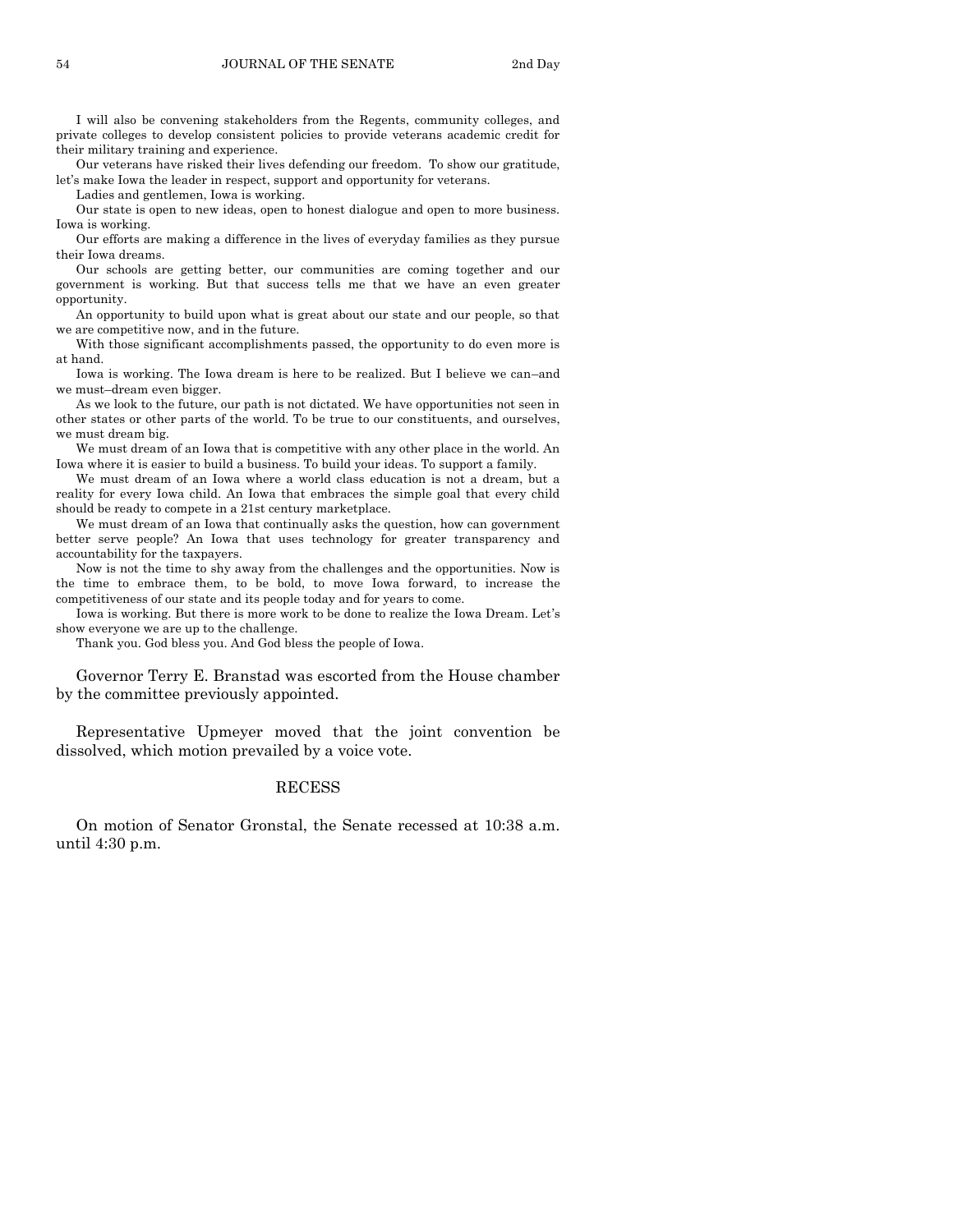# **APPENDIX—1**

#### COMMUNICATIONS RECEIVED

The following communications were received in the office of the Secretary of the Senate and placed on file in the Legislative Services Agency:

#### DEPARTMENT OF PUBLIC HEALTH

Gambling Treatment Program January 2014 Report, pursuant to Iowa Code section 135.150(2). Report received on January 14, 2014.

#### IOWA PUBLIC TELEVISION

Vertical Infrastructure Report, pursuant to Iowa Code section 8.57B. Report received on January 14, 2014.

#### DEPARTMENT OF REVENUE

Iowa Capital Investment Board Annual Report, pursuant Iowa Code section 15E.63(9). Report received on January 14, 2014.

State Debt Coordinator Report, pursuant 2013 Iowa Acts, Chapter 129, section 60. Report received on January 14, 2014.

# AGENCY ICN REPORTS

Iowa Communications Network (ICN) usage reports for FY 2013, pursuant to Iowa Code section 8D.10, were received from the following agencies:

DEPARTMENT OF AGRICULTURE AND LAND STEWARDSHIP – Report received on January 14, 2014.

INSURANCE DIVISION (DEPARTMENT OF COMMERCE) – Report received on January 14, 2014.

IOWA COMMUNICATIONS NETWORK – Report received on January 14, 2014.

# REPORT OF COMMITTEE MEETING

# **STATE GOVERNMENT**

**Convened:** Monday, January 13, 2014, 2:30 p.m.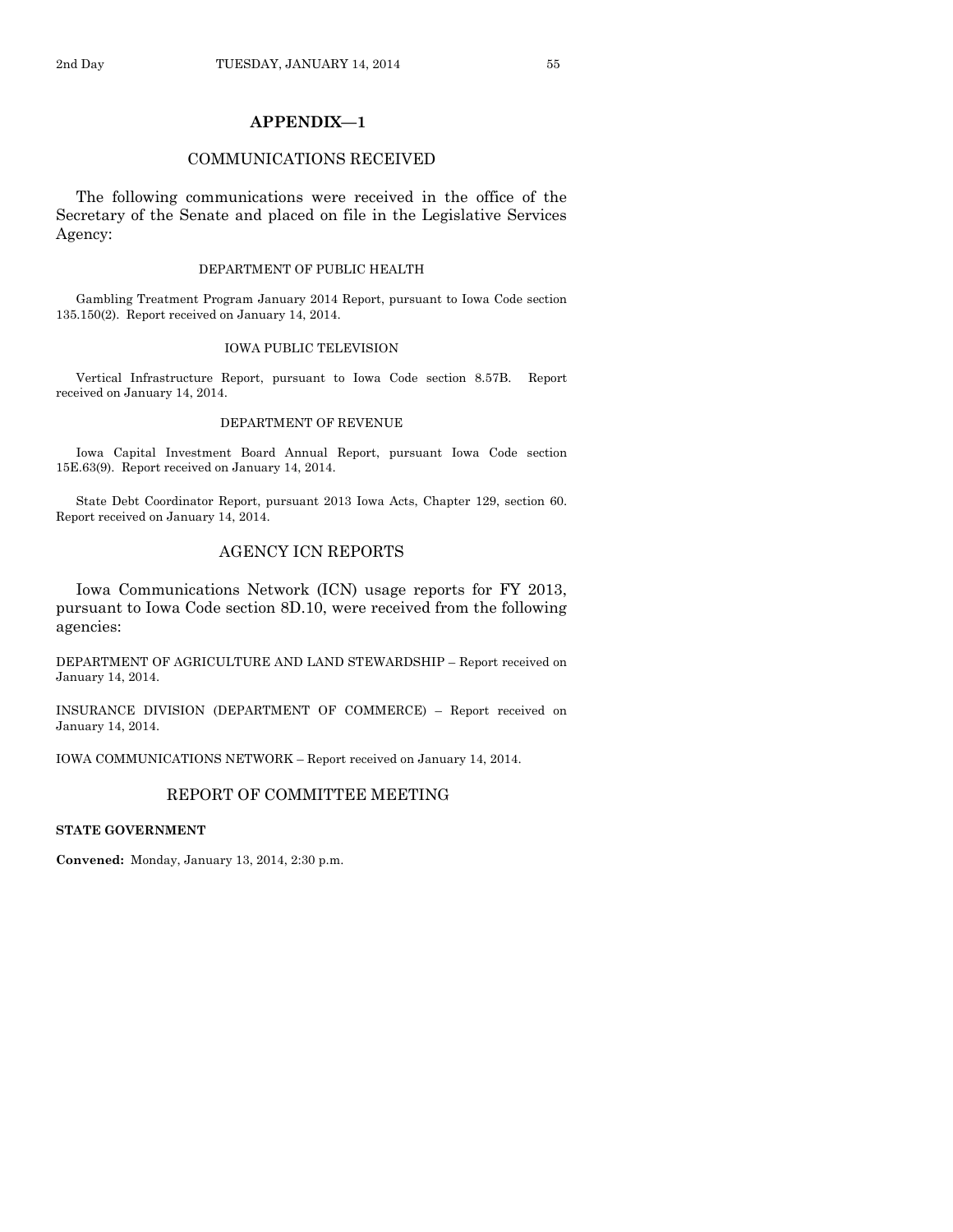**Members Present:** Danielson, Chair; Jochum, Vice Chair; Smith, Ranking Member; Bowman, Chapman, Courtney, Dearden, Feenstra, Horn, Petersen, Schneider, and Sodders.

**Members Absent:** Anderson, Bertrand, and McCoy (all excused).

**Committee Business:** Organizational meeting.

**Adjourned:** 2:45 p.m.

#### INTRODUCTION OF BILLS

**[Senate File 2013](http://coolice.legis.iowa.gov/Cool-ICE/default.asp?Category=billinfo&Service=Billbook&frame=1&GA=85&hbill=SF2013)**, by McCoy, a bill for an act relating to land disposal of yard waste.

Read first time under Rule 28 and referred to committee on **Natural Resources and Environment**.

**[Senate File 2014](http://coolice.legis.iowa.gov/Cool-ICE/default.asp?Category=billinfo&Service=Billbook&frame=1&GA=85&hbill=SF2014)**, by Sodders, a bill for an act relating to the possession of a pistol, revolver, or ammunition by a person under the age of twenty-one in certain circumstances and making penalties applicable.

Read first time under Rule 28 and referred to committee on **Judiciary**.

**[Senate File 2015](http://coolice.legis.iowa.gov/Cool-ICE/default.asp?Category=billinfo&Service=Billbook&frame=1&GA=85&hbill=SF2015)**, by Sodders and Chapman, a bill for an act relating to privileged communications between certain peer support group counselors and officers.

Read first time under Rule 28 and referred to committee on **Judiciary**.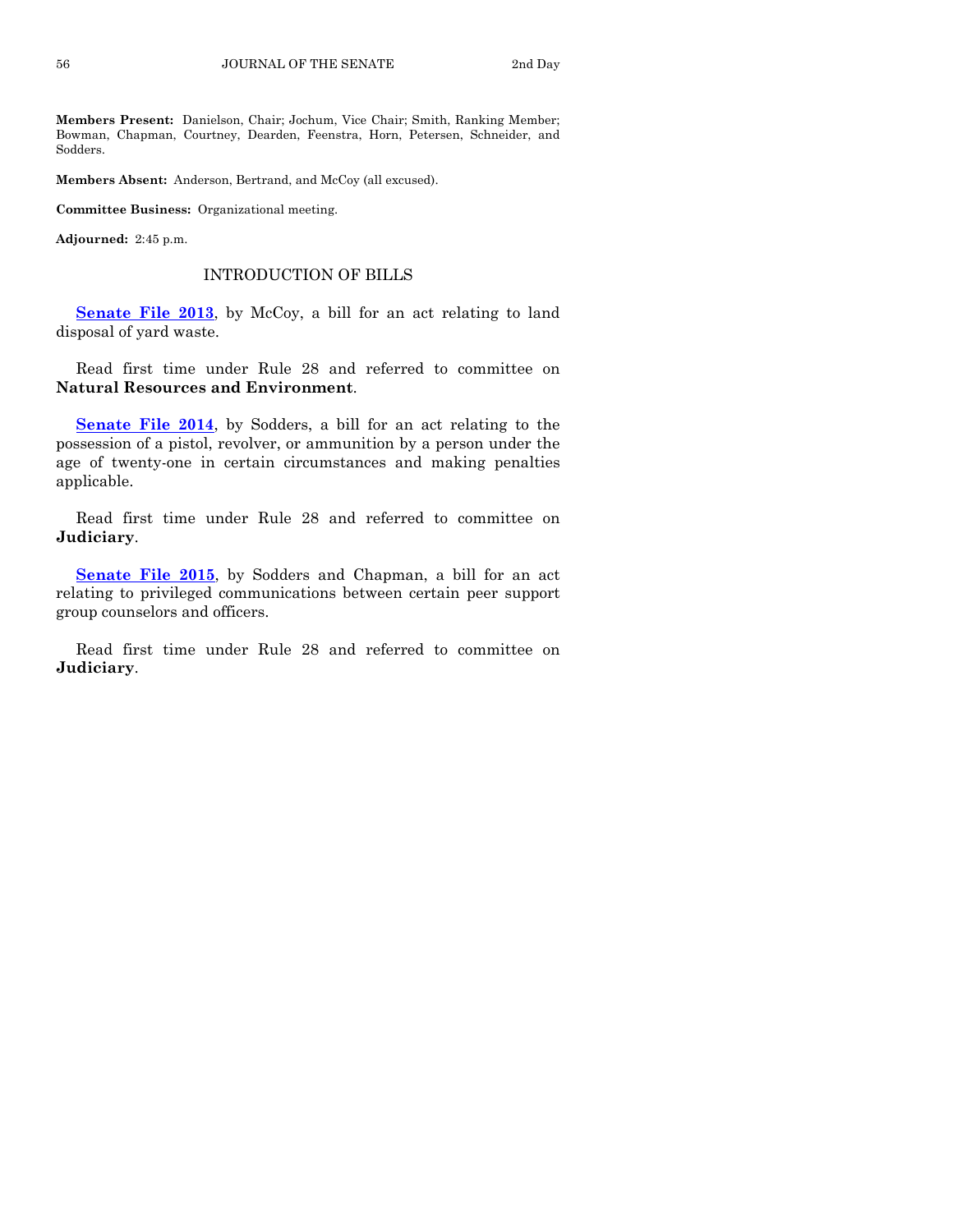# EVENING SESSION

The Senate reconvened at 4:38 p.m., President Jochum presiding.

## HOUSE MESSAGE RECEIVED AND CONSIDERED

The following message was received from the Chief Clerk of the House:

MADAM PRESIDENT: I am directed to inform your honorable body that the House has on January 14, 2014, **adopted** the following resolution in which the concurrence of the Senate is asked:

**[House Concurrent Resolution 105](http://coolice.legis.iowa.gov/Cool-ICE/default.asp?Category=billinfo&Service=Billbook&frame=1&GA=85&hbill=HCR105)**, a concurrent resolution urging the Federal Emergency Management Agency to reverse its unilateral decision to place new and unachievable conditions on the eligibility of the Department of Homeland Security and Emergency Management, rural electric cooperatives, and municipal utilities to receive storm recovery funding in the event of a presidential major disaster declaration.

Read first time and attached to **companion [Senate Concurrent](http://coolice.legis.iowa.gov/Cool-ICE/default.asp?Category=billinfo&Service=Billbook&frame=1&GA=85&hbill=SCR102)  [Resolution 102](http://coolice.legis.iowa.gov/Cool-ICE/default.asp?Category=billinfo&Service=Billbook&frame=1&GA=85&hbill=SCR102)**.

# CONSIDERATION OF RESOLUTION (Regular Calendar)

Senator Gronstal asked and received unanimous consent to take up for consideration [Senate Concurrent Resolution 102.](http://coolice.legis.iowa.gov/Cool-ICE/default.asp?Category=billinfo&Service=Billbook&frame=1&GA=85&hbill=SCR102)

# **[Senate Concurrent Resolution 102](http://coolice.legis.iowa.gov/Cool-ICE/default.asp?Category=billinfo&Service=Billbook&frame=1&GA=85&hbill=SCR102)**

On motion of Senator McCoy, **Senate [Concurrent Resolution 102](http://coolice.legis.iowa.gov/Cool-ICE/default.asp?Category=billinfo&Service=Billbook&frame=1&GA=85&hbill=SCR102)**, a concurrent resolution urging the Federal Emergency Management Agency to reverse its unilateral decision to place new and unachievable conditions on the eligibility of the Department of Homeland Security and Emergency Management, rural electric cooperatives, and municipal utilities to receive storm recovery funding in the event of a presidential major disaster declaration, with report of committee recommending passage, was taken up for consideration.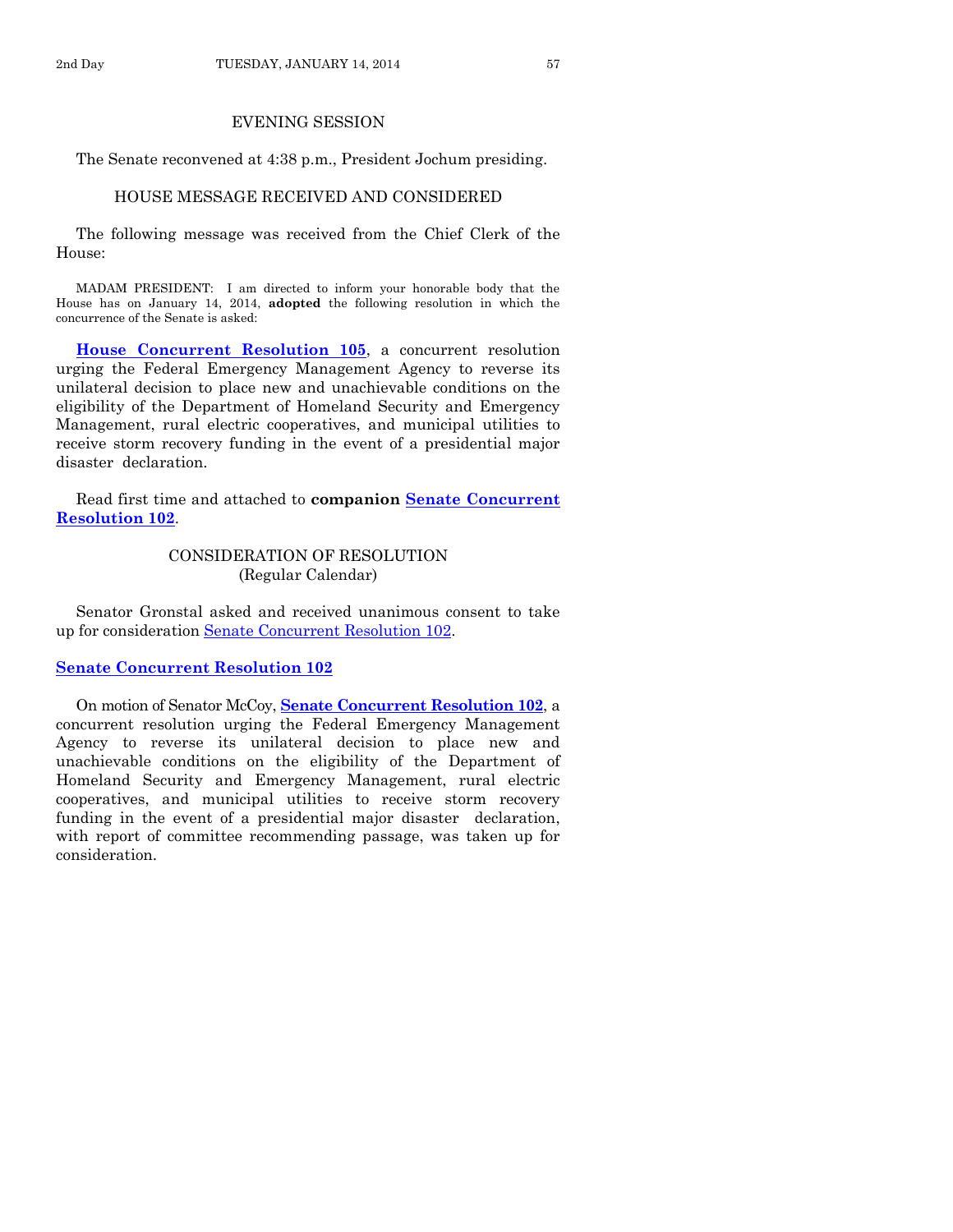Senator McCoy asked and received unanimous consent that **[House Concurrent Resolution 105](http://coolice.legis.iowa.gov/Cool-ICE/default.asp?Category=billinfo&Service=Billbook&frame=1&GA=85&hbill=HCR105)** be **substituted** for **[Senate](http://coolice.legis.iowa.gov/Cool-ICE/default.asp?Category=billinfo&Service=Billbook&frame=1&GA=85&hbill=SCR102)  [Concurrent Resolution 102.](http://coolice.legis.iowa.gov/Cool-ICE/default.asp?Category=billinfo&Service=Billbook&frame=1&GA=85&hbill=SCR102)** 

# **[House Concurrent Resolution 105](http://coolice.legis.iowa.gov/Cool-ICE/default.asp?Category=billinfo&Service=Billbook&frame=1&GA=85&hbill=HCR105)**

On motion of Senator McCoy, **House [Concurrent Resolution 105](http://coolice.legis.iowa.gov/Cool-ICE/default.asp?Category=billinfo&Service=Billbook&frame=1&GA=85&hbill=HCR105)**, a concurrent resolution urging the Federal Emergency Management Agency to reverse its unilateral decision to place new and unachievable conditions on the eligibility of the Department of Homeland Security and Emergency Management, rural electric cooperatives, and municipal utilities to receive storm recovery funding in the event of a presidential major disaster declaration, was taken up for consideration.

Senator McCoy moved the adoption of House Concurrent [Resolution 105,](http://coolice.legis.iowa.gov/Cool-ICE/default.asp?Category=billinfo&Service=Billbook&frame=1&GA=85&hbill=HCR105) which motion prevailed by a voice vote.

# WITHDRAWN

Senator McCoy asked and received unanimous consent that **[Senate Concurrent Resolution 102](http://coolice.legis.iowa.gov/Cool-ICE/default.asp?Category=billinfo&Service=Billbook&frame=1&GA=85&hbill=SCR102)** be **withdrawn** from further consideration of the Senate.

#### IMMEDIATELY MESSAGED

Senator Gronstal asked and received unanimous consent that **[House Concurrent Resolution 105](http://coolice.legis.iowa.gov/Cool-ICE/default.asp?Category=billinfo&Service=Billbook&frame=1&GA=85&hbill=HCR105)** be **immediately messaged** to the House.

## ADJOURNMENT

On motion of Senator Gronstal, the Senate adjourned at 4:46 p.m. until 9:00 a.m., Wednesday, January 15, 2014.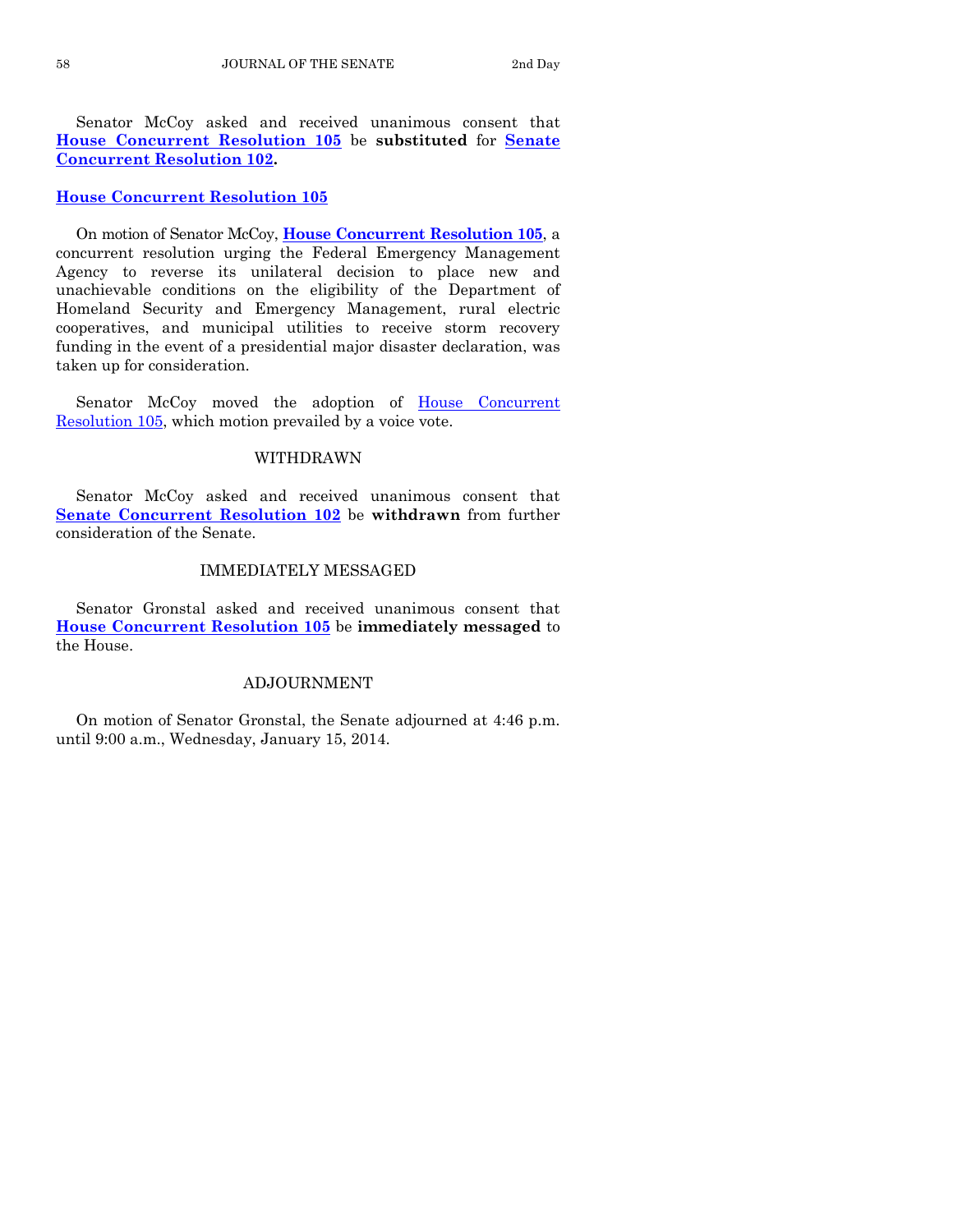# **APPENDIX—2**

#### COMMUNICATIONS RECEIVED

The following communications were received in the office of the Secretary of the Senate and placed on file in the Legislative Services Agency:

#### ECONOMIC DEVELOPMENT AUTHORITY

Iowa Innovation Corporation Annual Report FY 2013, pursuant to Iowa Code section 15.107. Report received on January 14, 2014.

#### LEGISLATIVE SERVICES AGENCY

Preliminary Analysis of Governor's FY 2015 Budget Report. Report received on January 14, 2014.

#### DEPARTMENT OF PUBLIC DEFENSE

Enhanced 911 Status Report, pursuant to Iowa Code section 34A.7A(3)(a). Report received on January 14, 2014.

Flood Mitigation Board Annual Report, pursuant to Iowa Code section 418.8. Report received on January 14, 2014.

# REPORTS OF COMMITTEE MEETINGS

#### **JUDICIARY**

**Convened:** Tuesday, January 14, 2014, 4:05 p.m.

**Members Present:** Hogg, Chair; Courtney, Vice Chair; Schneider, Ranking Member; Dvorsky, Garrett, Horn, Petersen, Quirmbach, Sodders, Taylor, and Whitver.

**Members Absent:** Boettger and Zaun (both excused).

**Committee Business:** Introductions.

**Adjourned:** 4:10 p.m.

#### **NATURAL RESOURCES AND ENVIRONMENT**

**Convened:** Tuesday, January 14, 2014, 2:30 p.m.

**Members Present:** Dearden, Chair; Black, Vice Chair; Greiner, Ranking Member; Bolkcom, Brase, Hogg, Johnson, Ragan, Rozenboom, Schoenjahn, Seng, and Zumbach.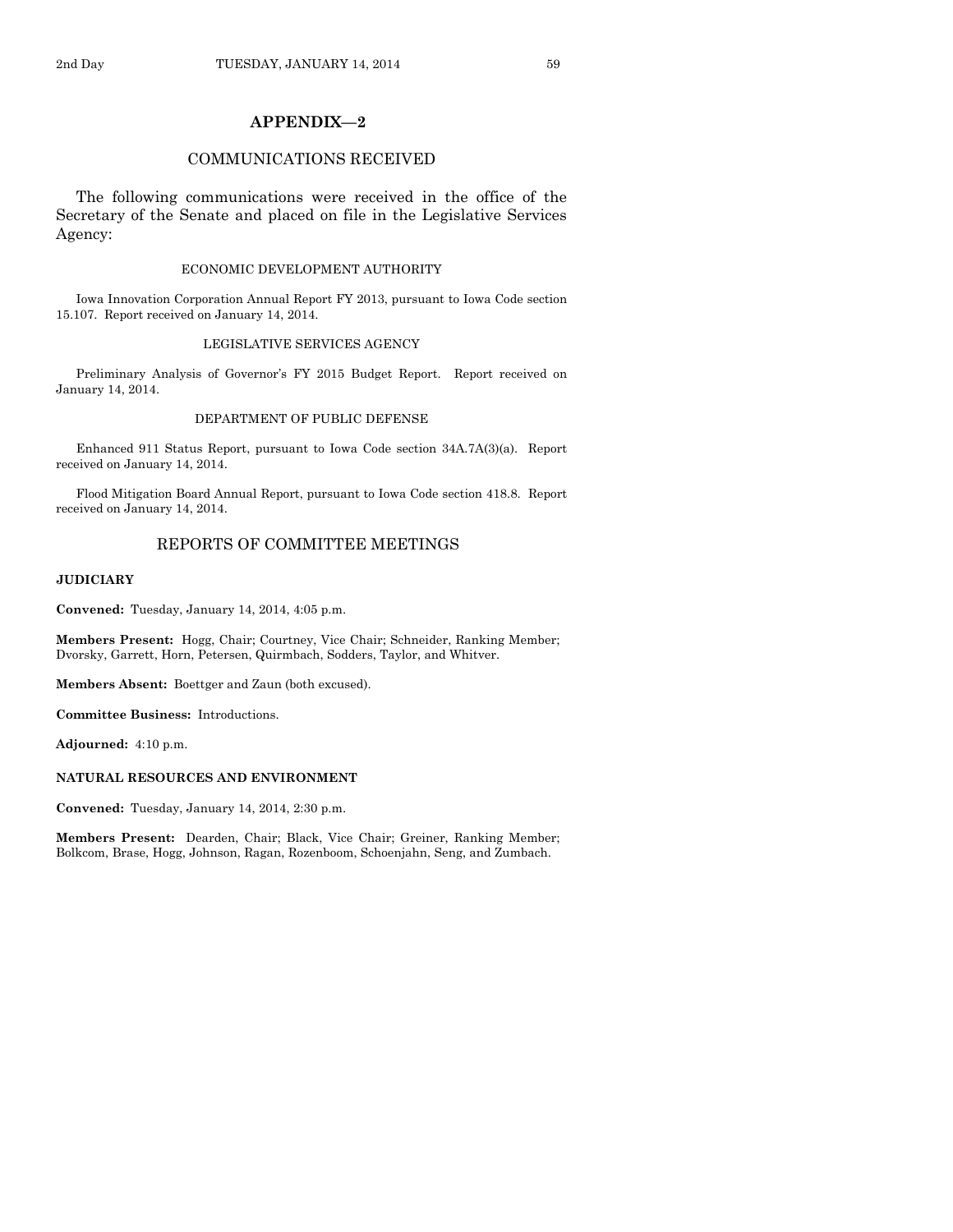**Members Absent:** Breitbach (excused).

**Committee Business:** Organizational meeting.

**Adjourned:** 2:50 p.m.

**TRANSPORTATION**

**Convened:** Tuesday, January 14, 2014, 3:00 p.m.

**Members Present:** Bowman, Chair; Beall, Vice Chair; Kapucian, Ranking Member; Behn, Brase, Danielson, Dearden, Dvorsky, Feenstra, McCoy, Taylor, and Zumbach.

**Members Absent:** Breitbach (excused).

**Committee Business:** Organizational meeting.

**Adjourned:** 3:20 p.m.

# INTRODUCTION OF BILLS

**[Senate File 2016](http://coolice.legis.iowa.gov/Cool-ICE/default.asp?Category=billinfo&Service=Billbook&frame=1&GA=85&hbill=SF2016)**, by Johnson, a bill for an act requiring schools to post annual reports on bullying and harassment data online.

Read first time under Rule 28 and referred to committee on **Education**.

**[Senate File 2017](http://coolice.legis.iowa.gov/Cool-ICE/default.asp?Category=billinfo&Service=Billbook&frame=1&GA=85&hbill=SF2017)**, by Taylor, a bill for an act relating to the property tax exemption for property designated to be a native prairie or wetland and including effective date and retroactive applicability provisions.

Read first time under Rule 28 and referred to committee on **Ways and Means**.

# STUDY BILLS RECEIVED

#### **[SSB 3001](http://coolice.legis.iowa.gov/Cool-ICE/default.asp?Category=billinfo&Service=Billbook&frame=1&GA=85&hbill=SSB3001) Human Resources**

Relating to renewal process simplification for programs under the purview of the department of human services.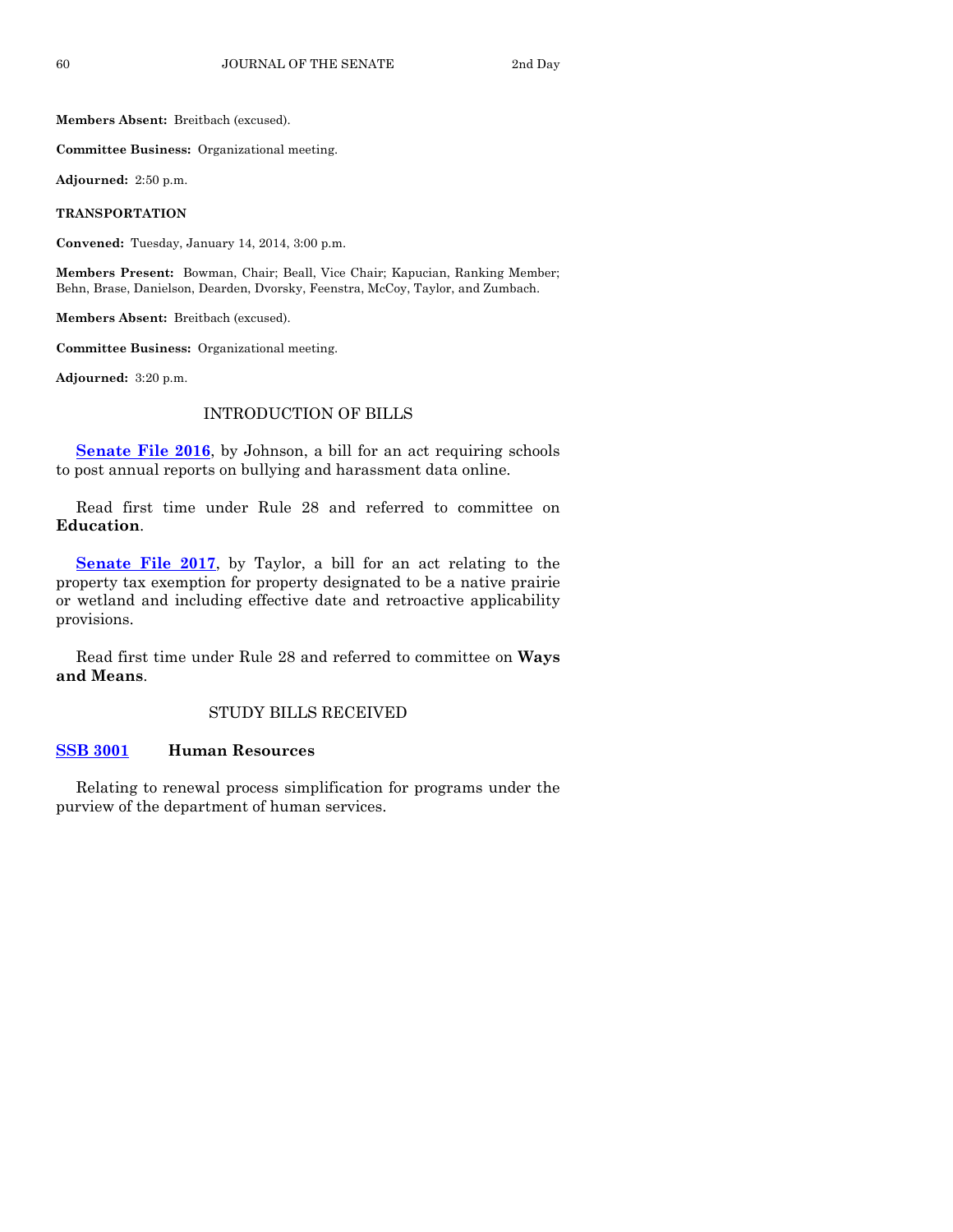## **[SSB 3002](http://coolice.legis.iowa.gov/Cool-ICE/default.asp?Category=billinfo&Service=Billbook&frame=1&GA=85&hbill=SSB3002) Natural Resources and Environment**

Concerning the definition of off-road utility vehicle for purposes of regulation by the department of natural resources.

# **[SSB 3003](http://coolice.legis.iowa.gov/Cool-ICE/default.asp?Category=billinfo&Service=Billbook&frame=1&GA=85&hbill=SSB3003) Natural Resources and Environment**

Providing for the issuance of a paddlefish fishing license and tag and providing penalties.

# **[SSB 3004](http://coolice.legis.iowa.gov/Cool-ICE/default.asp?Category=billinfo&Service=Billbook&frame=1&GA=85&hbill=SSB3004) Natural Resources and Environment**

Relating to certain conditional permits issued by the department of natural resources relating to air and water quality.

## **[SSB 3005](http://coolice.legis.iowa.gov/Cool-ICE/default.asp?Category=billinfo&Service=Billbook&frame=1&GA=85&hbill=SSB3005) Labor and Business Relations**

Providing for the use of an electronic filing and notice system by the public employment relations board.

# **[SSB 3006](http://coolice.legis.iowa.gov/Cool-ICE/default.asp?Category=billinfo&Service=Billbook&frame=1&GA=85&hbill=SSB3006) Human Resources**

Relating to the use of professional titles or abbreviations by advanced registered nurse practitioners.

# **[SSB 3007](http://coolice.legis.iowa.gov/Cool-ICE/default.asp?Category=billinfo&Service=Billbook&frame=1&GA=85&hbill=SSB3007) Human Resources**

Relating to exchanging information contained in the Iowa information program for drug prescribing and dispensing.

## **[SSB 3008](http://coolice.legis.iowa.gov/Cool-ICE/default.asp?Category=billinfo&Service=Billbook&frame=1&GA=85&hbill=SSB3008) Human Resources**

Making changes to the controlled substance schedules, and providing penalties.

#### **[SSB 3009](http://coolice.legis.iowa.gov/Cool-ICE/default.asp?Category=billinfo&Service=Billbook&frame=1&GA=85&hbill=SSB3009) Human Resources**

Relating to the practice of nursing, including defining the functions of an advanced registered nurse practitioner and requiring background checks on nursing students.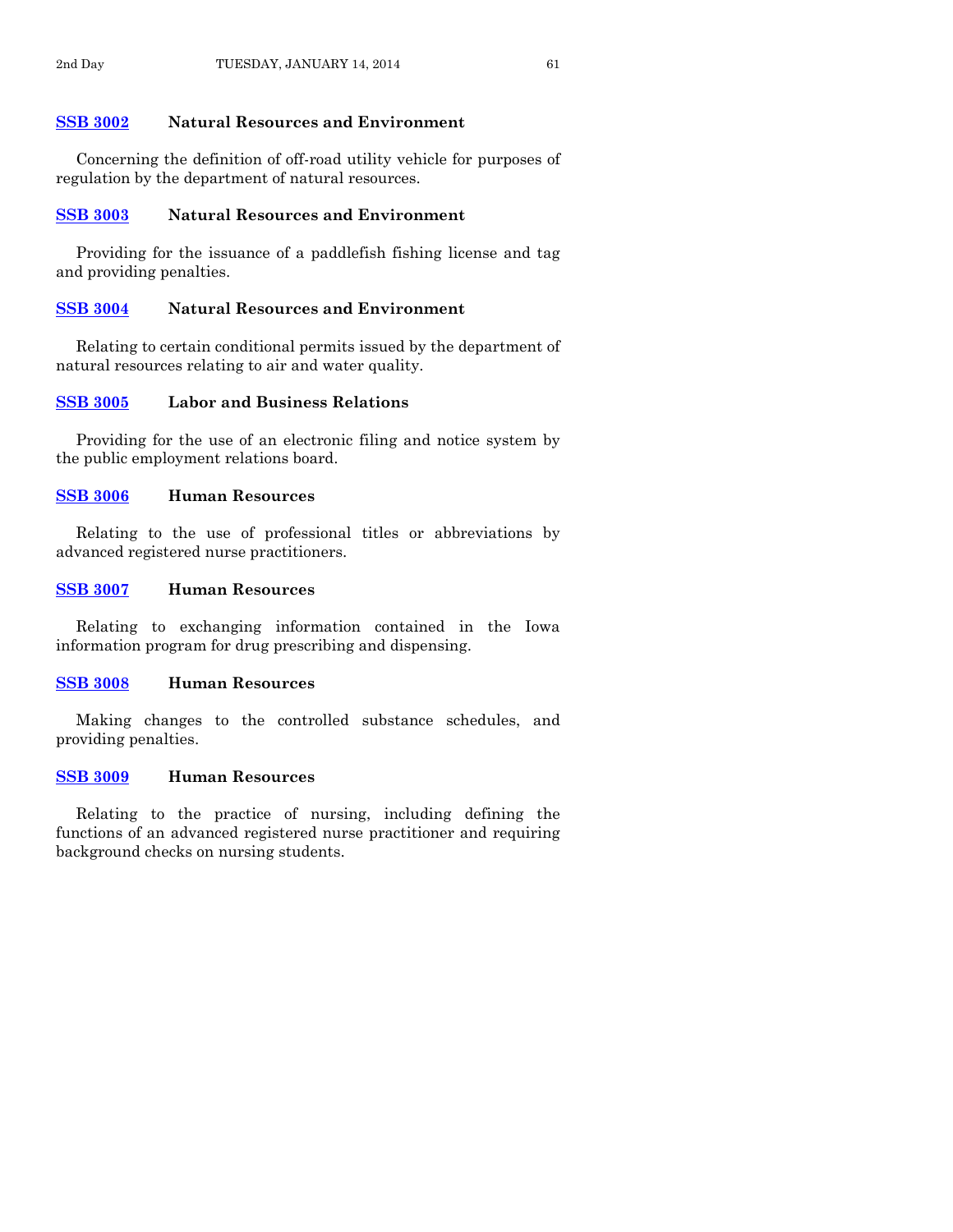# **[SSB 3010](http://coolice.legis.iowa.gov/Cool-ICE/default.asp?Category=billinfo&Service=Billbook&frame=1&GA=85&hbill=SSB3010) Human Resources**

Providing for an executive director of the dental board.

# **[SSB 3011](http://coolice.legis.iowa.gov/Cool-ICE/default.asp?Category=billinfo&Service=Billbook&frame=1&GA=85&hbill=SSB3011) Human Resources**

Relating to employment, disciplinary, and other procedures for entities regulated by the department of inspections and appeals, and including applicability provisions.

# **[SSB 3012](http://coolice.legis.iowa.gov/Cool-ICE/default.asp?Category=billinfo&Service=Billbook&frame=1&GA=85&hbill=SSB3012) Human Resources**

Relating to in-state special or limited-use pharmacy licensure and nonresident pharmacy practices, licensure, and discipline.

# SUBCOMMITTEE ASSIGNMENTS

#### **[Senate File 2002](http://coolice.legis.iowa.gov/Cool-ICE/default.asp?Category=billinfo&Service=Billbook&frame=1&GA=85&hbill=SF2002)**

HUMAN RESOURCES: Mathis, Chair; Boettger and Ragan

#### **[Senate File 2008](http://coolice.legis.iowa.gov/Cool-ICE/default.asp?Category=billinfo&Service=Billbook&frame=1&GA=85&hbill=SF2008)**

TRANSPORTATION: Brase, Chair; Breitbach and Danielson

**[Senate File 2009](http://coolice.legis.iowa.gov/Cool-ICE/default.asp?Category=billinfo&Service=Billbook&frame=1&GA=85&hbill=SF2009)**

HUMAN RESOURCES: Mathis, Chair; Quirmbach and Segebart

#### **[Senate File 2010](http://coolice.legis.iowa.gov/Cool-ICE/default.asp?Category=billinfo&Service=Billbook&frame=1&GA=85&hbill=SF2010)**

NATURAL RESOURCES AND ENVIRONMENT: Brase, Chair; Johnson and Ragan

## **[Senate File 2011](http://coolice.legis.iowa.gov/Cool-ICE/default.asp?Category=billinfo&Service=Billbook&frame=1&GA=85&hbill=SF2011)**

HUMAN RESOURCES: Mathis, Chair; Ragan and Whitver

## **[Senate File 2013](http://coolice.legis.iowa.gov/Cool-ICE/default.asp?Category=billinfo&Service=Billbook&frame=1&GA=85&hbill=SF2013)**

NATURAL RESOURCES AND ENVIRONMENT: Dearden, Chair; Black and Greiner

# **[SSB 3001](http://coolice.legis.iowa.gov/Cool-ICE/default.asp?Category=billinfo&Service=Billbook&frame=1&GA=85&hbill=SSB3001)**

HUMAN RESOURCES: Wilhelm, Chair; Dotzler and Johnson